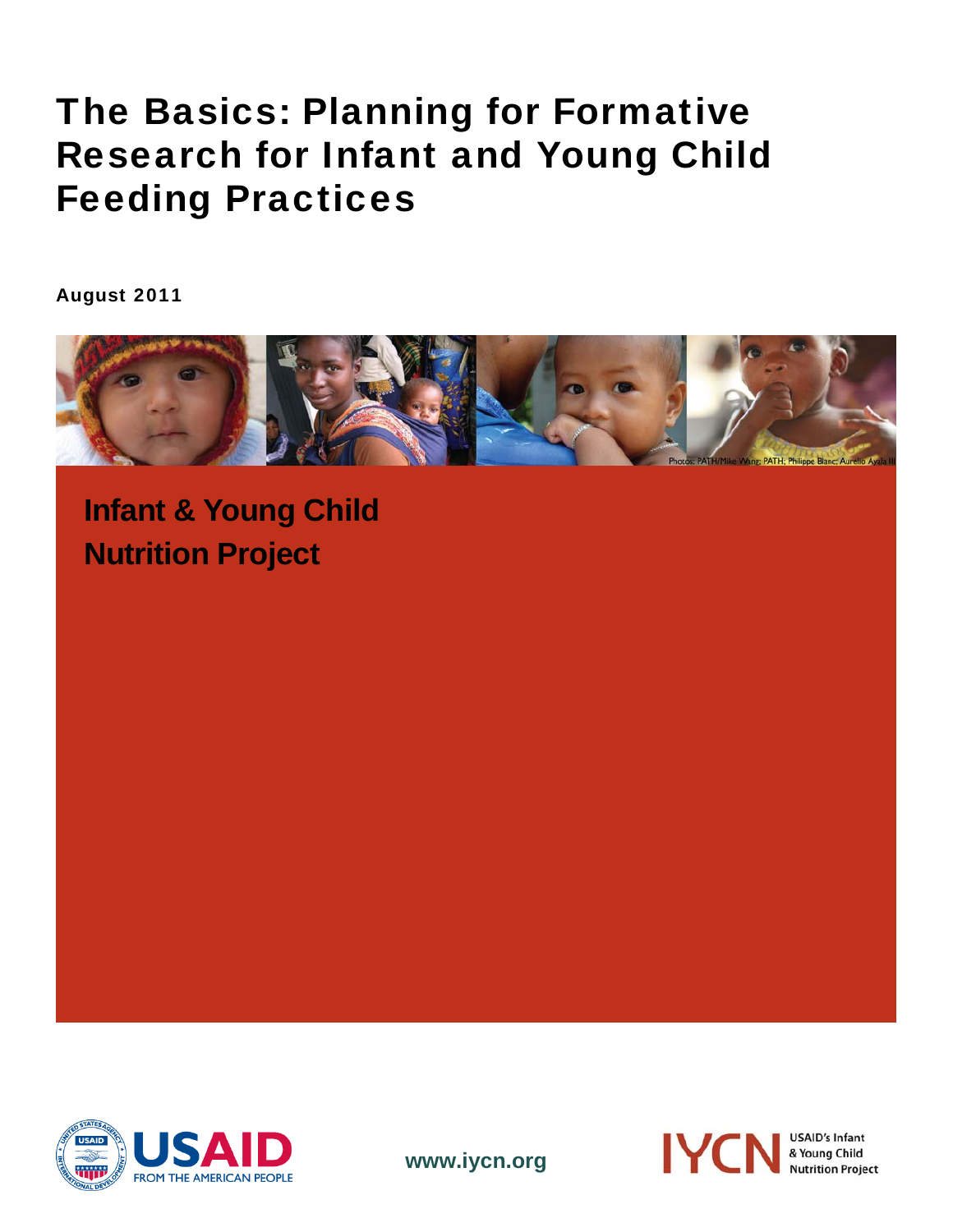This document was produced through support provided by the United States Agency for International Development, under the terms of Cooperative Agreement No. GPO-A-00-06- 00008-00. The opinions herein are those of the author(s) and do not necessarily reflect the views of the United States Agency for International Development.

> IYCN is implemented by PATH in collaboration with CARE; The Manoff Group; and University Research Co., LLC.

> > 455 Massachusetts Ave. NW, Suite 1000 Washington, DC 20001 USA Tel: (202) 822-0033 Fax: (202) 457-1466 Email: info@iycn.org www.iycn.org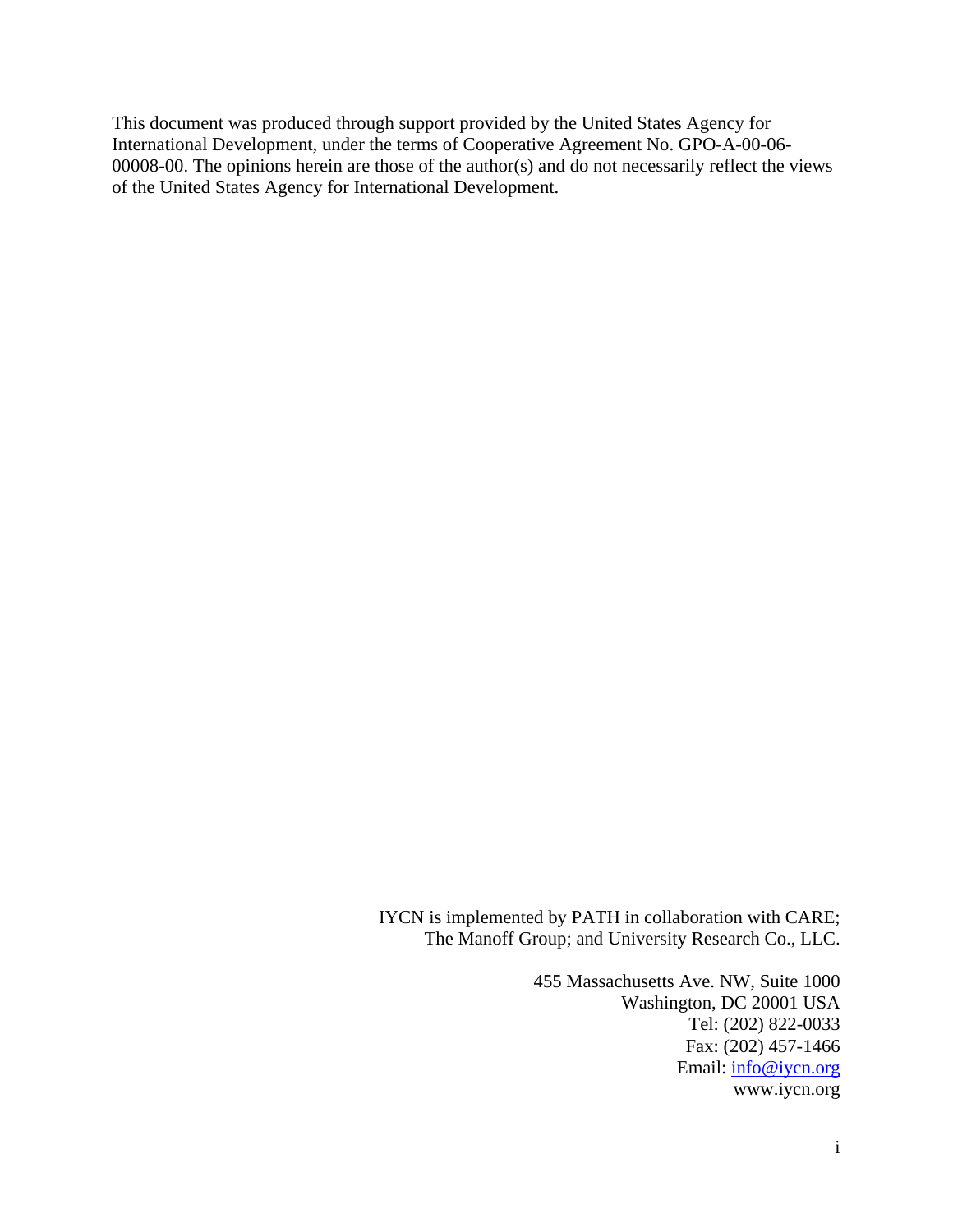# **Table of contents**

| Ι. |  |                                                                                     |  |  |  |  |
|----|--|-------------------------------------------------------------------------------------|--|--|--|--|
|    |  | Box 1. Infant and young child feeding practices and determinants of child nutrition |  |  |  |  |
| Π. |  |                                                                                     |  |  |  |  |
|    |  | Box 2. Nutrition and infant and young child nutrition literature review sources 2   |  |  |  |  |
| Ш. |  |                                                                                     |  |  |  |  |
|    |  |                                                                                     |  |  |  |  |
|    |  | Box 4. Sample research questions, respondents, and types of information.  6         |  |  |  |  |
|    |  |                                                                                     |  |  |  |  |
|    |  | Box 9. Methods and commonly used information-gathering techniques 11                |  |  |  |  |
|    |  |                                                                                     |  |  |  |  |
|    |  |                                                                                     |  |  |  |  |
|    |  | Annex A. Infant and young child feeding guiding principles for the breastfed and    |  |  |  |  |
|    |  |                                                                                     |  |  |  |  |
|    |  |                                                                                     |  |  |  |  |
|    |  |                                                                                     |  |  |  |  |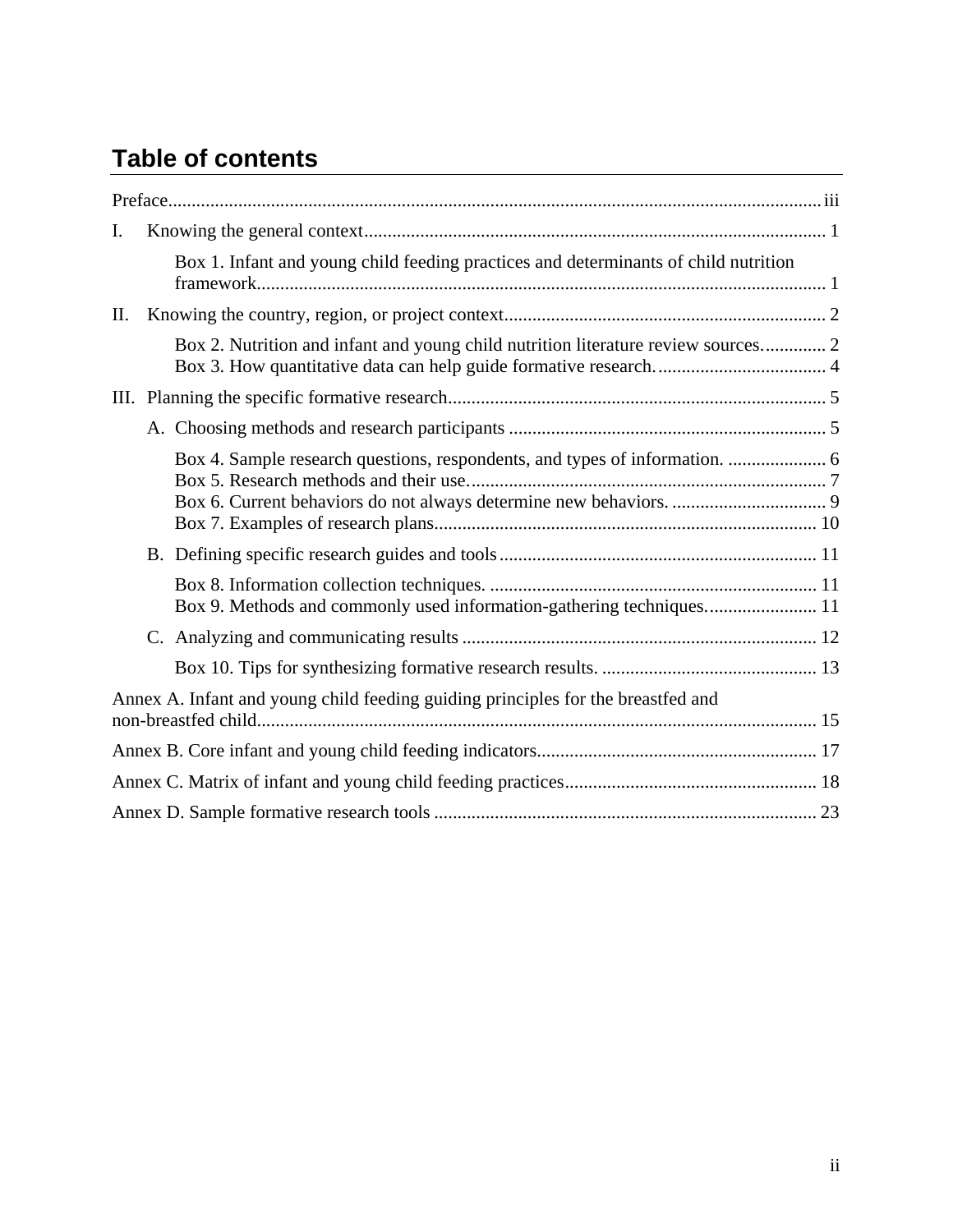### **Preface**

Infant and young child feeding is context specific. Although the optimal breastfeeding and complementary feeding behaviors can be (and have been) defined (see Annex A), to what extent (and how) the range of behaviors—from initiation of breastfeeding, continuation of breastfeeding, and introduction of complementary foods, to introduction of family foods, among others—is practiced varies tremendously according to culture, geography, social, economic, and other family and community factors. Formative research is the key to open up our understanding on: what motivates or inhibits the optimal practice of the most critical (or least practiced) behaviors in households; perceptions about these practices; and possible ways to facilitate new or improve current practices. Formative research on infant and young child feeding is a critical activity in the process of developing program strategies, especially those involving approaches to behavior change to prevent malnutrition.

Many materials and documents are available on infant and young child feeding and formative research methods. However, despite (or perhaps in part as a result of) the relatively large number of guides and documents, it remains a challenge to know how to select between the various methods and approaches to conducting formative research for infant and young child feeding. Often, those (individuals and firms) who are contracted to conduct formative research either are not 'subject matter experts' in infant and young child feeding, or they may have limited formative research experience.

This guide is intended to bridge the gap between those who have some of the knowledge and skills, but lack the specific experience in formative research for infant and young child feeding. It is intended to offer a brief orientation to the key infant and young child feeding topics; major formative research methods and techniques to apply in this area; a process for determining the appropriate formative research approach depending on program needs; and preparations for analyzing the information collected. It also includes samples and examples of formative research tools and plans and suggestions for analytical tools and formats.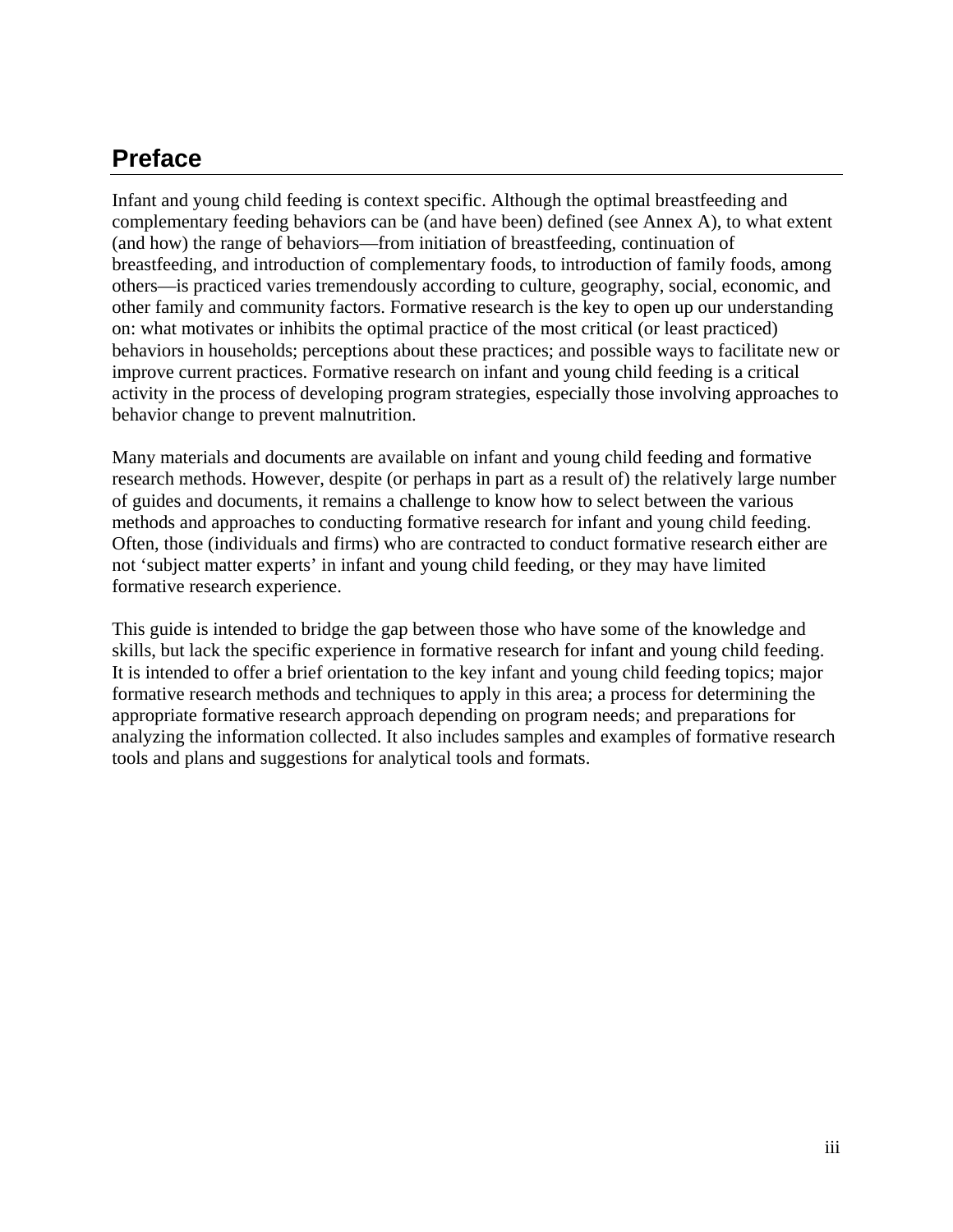# **I. Knowing the general context**

Infant and young child feeding practices fit within the broader 'causal framework' of the determinants of child nutrition (see Box 1). Infant and young child feeding practices are part of broader child care practices, and are also affected by household food security/access to food, the availability of safe water and sanitation, and access to quality health services. Our understanding of the determinants of infant and young child nutrition status goes well beyond this general conceptualization. For infant and young child feeding, specific 'guiding principles' for optimal feeding and care practices are available from the World Health Organization for both breastfed and non-breastfed children, as well as for those at risk for HIV/AIDS. In addition, 'core' indicators for measuring infant and young child feeding have been developed (see Annex B). Practitioners conducting formative research on infant and young child feeding must understand the international conceptual framework and be familiar with the internationally recognized feeding recommendations and indicators.





Adapted from: United Nations Children's Fund (UNICEF). *Food, Health and Care: The UNICEF Vision and Strategy for a World Free from Hunger and Malnutrition.* New York, NY: UNICEF, 1992.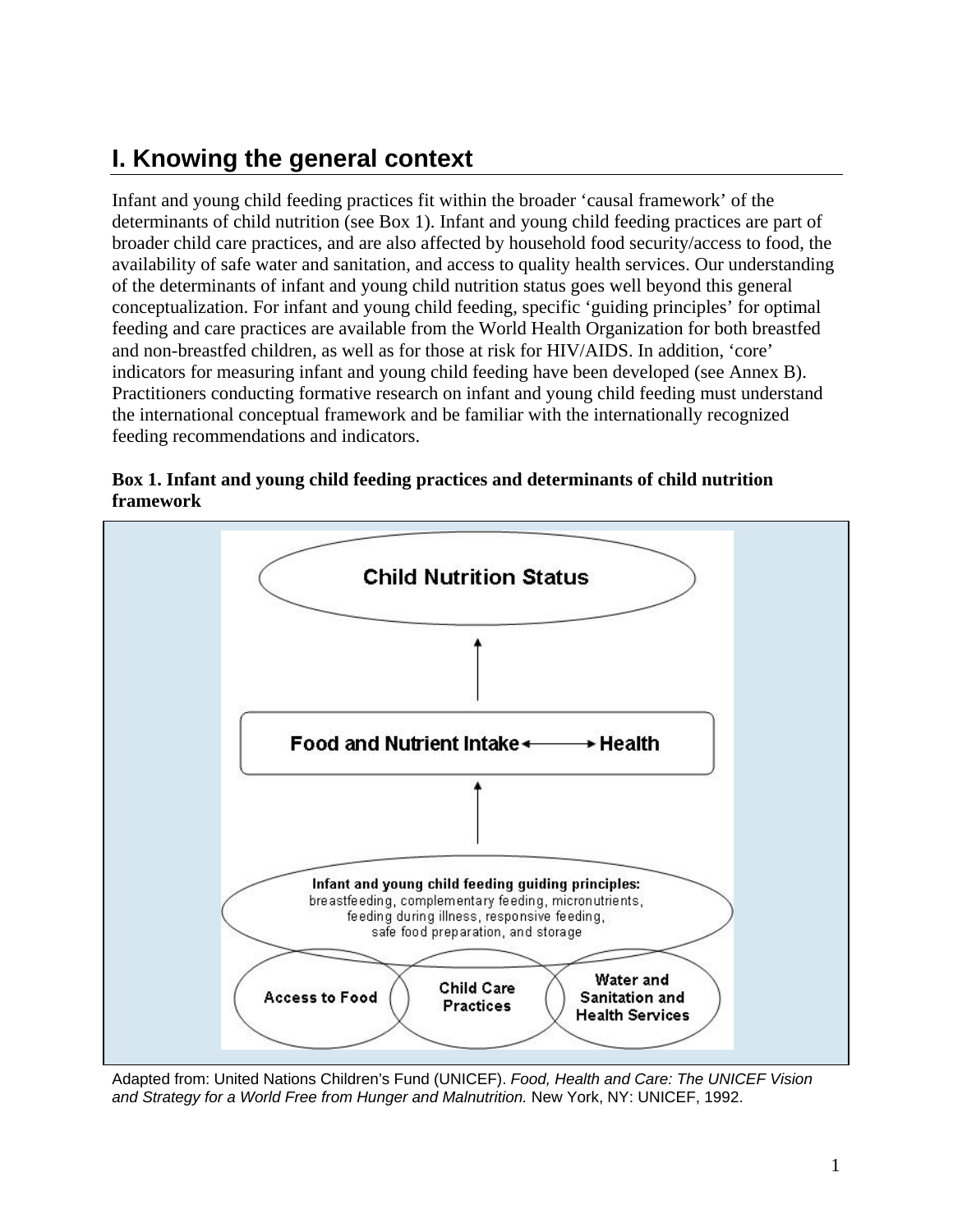# **II. Knowing the country, region, or project context**

Research practitioners also should understand the country and/or program context: what is already known and documented about nutrition and infant and young child feeding in the country where the formative research will be undertaken. Multiple sources of country-level information are available to develop a nutrition and infant and young child feeding profile (see Box 2).

| Source of information and<br>where to access                                                                                                                                        | <b>Description of available data</b>                                                                                                                                                                                                                                                                                                                                                                                                                                                                                                                                                                                                                                                                                                                                                                                                           |  |  |
|-------------------------------------------------------------------------------------------------------------------------------------------------------------------------------------|------------------------------------------------------------------------------------------------------------------------------------------------------------------------------------------------------------------------------------------------------------------------------------------------------------------------------------------------------------------------------------------------------------------------------------------------------------------------------------------------------------------------------------------------------------------------------------------------------------------------------------------------------------------------------------------------------------------------------------------------------------------------------------------------------------------------------------------------|--|--|
| Demographic and Health Surveys                                                                                                                                                      | Household and female and male questionnaires, including data<br>on:                                                                                                                                                                                                                                                                                                                                                                                                                                                                                                                                                                                                                                                                                                                                                                            |  |  |
| www.measuredhs.com                                                                                                                                                                  | Breastfeeding: Initial breastfeeding; breastfeeding status, median<br>$\bullet$<br>duration, and frequency; percentage of children breastfed six or<br>more times.<br>Complementary feeding: Percentage of children 6-23 months<br>$\bullet$<br>who are fed according to three infant and young child feeding<br>practices (minimum meal frequency, minimum dietary diversity,<br>consumption of specific foods).<br>Nutritional status: Anthropometric indicators for women during<br>$\bullet$<br>pregnancy and for children.<br>Micronutrients: lodization of household salt, micronutrient intake<br>among children and mothers, prevalence of anemia in children<br>and women and by anemia status of mother, consumption of<br>vitamin A-rich foods, vitamin A supplementation rates.<br>Feeding during diarrhea practices.<br>$\bullet$ |  |  |
| Multiple Indicator Cluster Surveys                                                                                                                                                  | Modular surveys, including one for nutrition with data on early<br>initiation of breastfeeding; exclusive breastfeeding; continued                                                                                                                                                                                                                                                                                                                                                                                                                                                                                                                                                                                                                                                                                                             |  |  |
| www.childinfo.org                                                                                                                                                                   | breastfeeding; breastfeeding and complementary foods;<br>anthropometrics on stunting, wasting, and underweight; vitamin A<br>supplementation; and iodized salt consumption at household level.                                                                                                                                                                                                                                                                                                                                                                                                                                                                                                                                                                                                                                                 |  |  |
| World Health Organization<br>database on vitamin and mineral                                                                                                                        | National, in-country regional, and first administrative-level data<br>on vitamin and mineral nutritional status of populations in United                                                                                                                                                                                                                                                                                                                                                                                                                                                                                                                                                                                                                                                                                                       |  |  |
| deficiencies                                                                                                                                                                        | Nations Member States.                                                                                                                                                                                                                                                                                                                                                                                                                                                                                                                                                                                                                                                                                                                                                                                                                         |  |  |
| www.who.int/vmnis/en/index.html                                                                                                                                                     | Contains information on anemia, vitamin A deficiency, and iodine<br>deficiency.                                                                                                                                                                                                                                                                                                                                                                                                                                                                                                                                                                                                                                                                                                                                                                |  |  |
| United States Agency for<br><b>International Development</b><br>knowledge, practices, and<br>coverage surveys<br>www.mchipngo.net/controllers/link<br>.cfc?method=tools_kpc_modules | Rapid knowledge, practices, and coverage survey<br>questionnaires: Module 2 includes 14 questions on breastfeeding<br>and infant and young child feeding and optional questions on fortified<br>foods, iron supplements, and deworming. Module 3 includes growth<br>monitoring and child anthropometry questions.                                                                                                                                                                                                                                                                                                                                                                                                                                                                                                                              |  |  |

|  |  |  |  |  | Box 2. Nutrition and infant and young child nutrition literature review sources |  |
|--|--|--|--|--|---------------------------------------------------------------------------------|--|
|--|--|--|--|--|---------------------------------------------------------------------------------|--|

Additional resources to check at this stage for more quantitative survey data as well as for qualitative information include:

 Ministries of health/health management information systems. Many countries now have websites.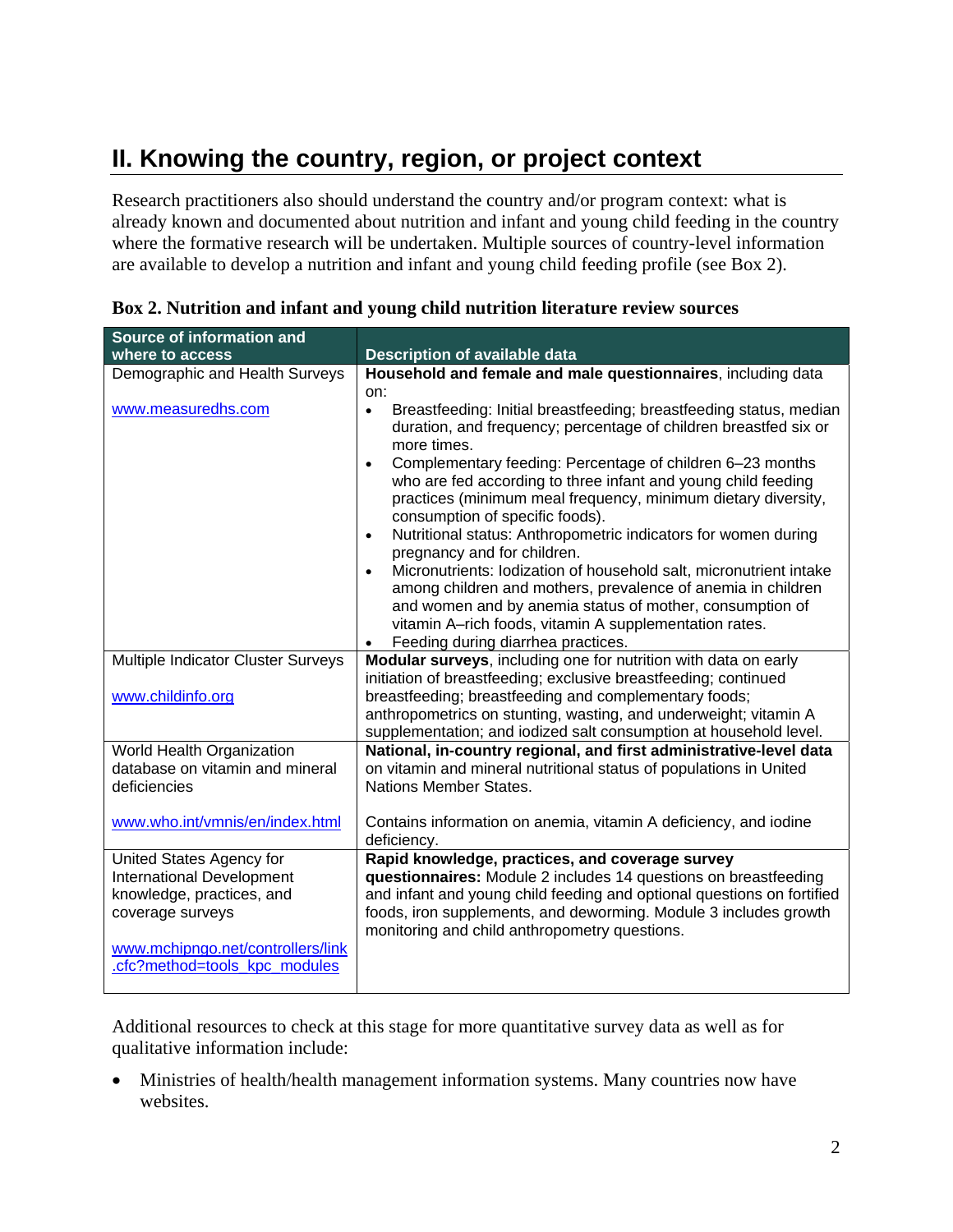- Relevant journal articles and project documents:
	- o Multidisciplinary journals: www.ingentaconnect.com.
	- o National Library of Medicine: http://gateway.nlm.nih.gov.gw/Cmd.
	- o International Information Support Center: www.asksource.info/databases.html.
	- o All United States Agency for International Development-funded project reports and documents: http://dec.usaid.gov.

The review of the literature will help to identify the gaps that the formative research will attempt to fill. Quantitative information alone can reveal much about the determinants of malnutrition and aid in guiding the formative research (see Box 3, following page). The richer the sources available for existing background information, the more the formative research questions can be refined.

Assembling the information in a format that facilitates the identification of knowledge gaps in order to define research questions is particularly useful. A practical tool for this purpose, the Infant and Young Child Feeding Practices Matrix, can be found in Annex C. This matrix lists the guiding principles (Annex A) and contrasts them with what is known about actual practices in a given country/setting and with suggestions for feasible new or improved practices. To provide support for the effort/program to address infant and young child feeding, the matrix also summarizes what is known about the motivations for current or recommended changes in behaviors as well as what appear to be the barriers to these 'new' practices. This matrix should be used throughout the research process; first, to organize existing information, and later, to add highlights from the research itself.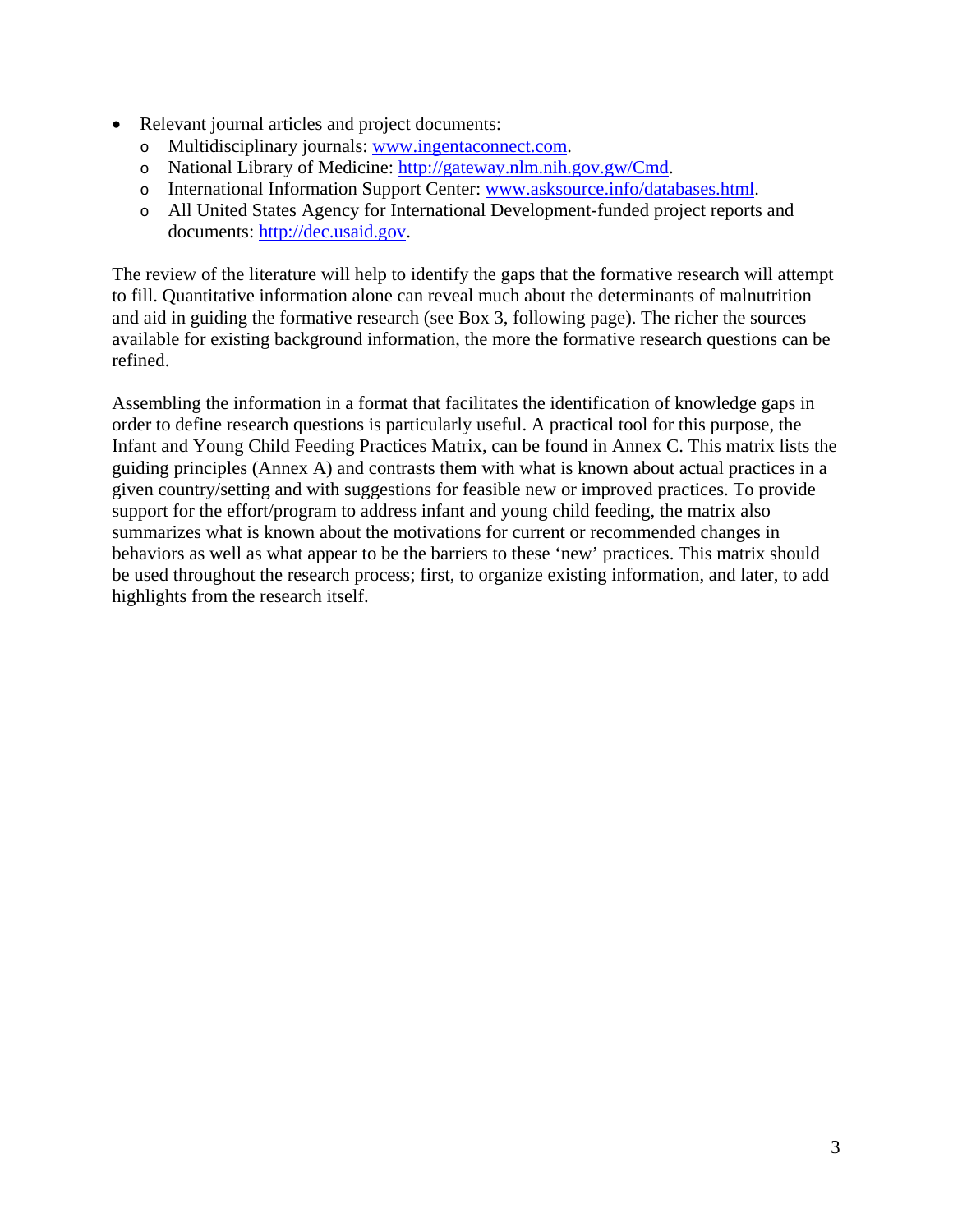### **Box 3. How quantitative data can help guide formative research**

| <b>Category and status</b>                       | <b>Nepal</b> | <b>Nigeria</b> |
|--------------------------------------------------|--------------|----------------|
| Nutrition status (%) and mortality (/1000)       |              |                |
| Infant mortality (younger than 1 year)           | 41           | 96             |
| Diarrheal deaths (children younger than 5 years) | 24           | 13             |
| Stunting (low height-for-age)                    | 49           | 41             |
| Underweight (low weight-for-age)                 | 39           | 23             |
| Wasting (low weight-for-height)                  | 13           | 14             |
| Anemia (children younger than 2 years)           | 74           | 76             |
| Infant and young child feeding practices (%)     |              |                |
| Early breastfeeding initiation                   | 35           | 32             |
| Exclusive breastfeeding for the first six months | 53           | 13             |
| Breastfeeding at 2 years                         | 95           | 32             |
| Fed solids minimum number of times               | 66           | 41             |
| Fed minimum number of food groups                | 61           | 51             |
| Fed per all three recommended practices          | 47           | 22             |

Using several quantitative data sources, the following profiles were assembled:

**In Nepal**, a focus on diarrheal disease and low rates of early initiation of breastfeeding are two infant and young child feeding elements that arise from these statistics. Some general research questions might be:

- What are the perceptions and practices related to hand-washing and hygiene in the home in relation to prevention of diarrheal disease in the young child?
- What are the infant and young child feeding practices during and after a diarrheal disease episode?
- What are the birth traditions preventing early initiation of breastfeeding and how might breastfeeding be begun within the first hour of birth?
- When, why, and with what is supplementation occurring during the first six months and what would motivate a delay in supplementation?
- What are the infant and young child feeding practices for each age segment, placing priority on consistency of the complementary food for the youngest and amount of food fed to the older ages? Why and at what ages is frequency of feeding a problem? What are the key food diversity problems, focusing especially on animal-source food and fats?

**In Nigeria**, some of the 'problem' practices are similar to the Nepal profile (e.g., lack of early breastfeeding initiation), but other practices are quite different (e.g., exclusive breastfeeding). Some general research questions based on this profile might include:

- Beginning with the birth of the baby and following women for the first 18 months, when is supplementation occurring, with what, and why? Also, how can supplementation be delayed?
- Why are young children not receiving food frequently enough, and is it more prominent at younger or older ages?
- What are the key food diversity problems, focusing especially on animal-source foods and micronutrient-rich vegetables?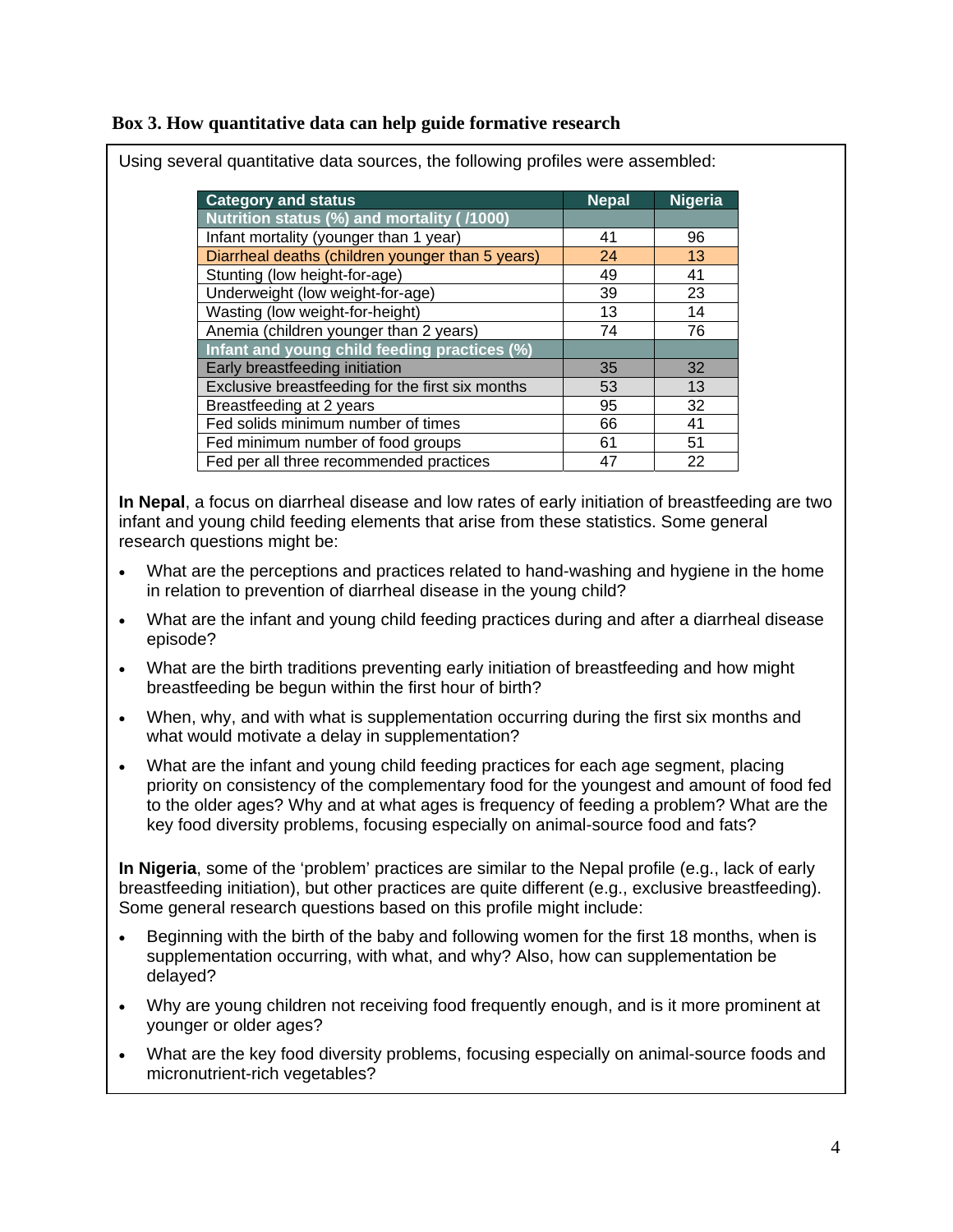## **III. Planning the specific formative research**

### **A. Choosing methods and research participants**

Deciding who will participate in the research and which methods to use are important elements of the formative research planning process. The goal is to choose respondents who can provide the most accurate and useful information about infant and young child feeding practices, who or what influences those practices, or who or what needs to be considered in facilitating change in the practices. Box 4 on the following page provides some examples of the kinds of information different respondents can provide.

### **Research participants**

The most common groups of participants for infant and young child feeding formative research are:

- Caregivers (usually divided by the age of their youngest child and/or by several factors from those listed below).
- Husbands/Fathers of the young children, depending on their involvement in child rearing.
- Grandparents of the young children, particularly grandmothers if living in the same household.
- Other members of the community who might be involved in child rearing such as the community health worker or midwife, traditional healer, or school teacher.
- Individuals outside the community, such as at the health center, birthing center, store, or market.

The more that participant groups and the geographic areas where the research will take place can be further defined by environmental and cultural factors important in infant and young child feeding, the easier it will be to interpret and learn from the findings. When identifying which of these criteria should be applied, ask whether, for example, people with different religious beliefs feed their children differently on a regular basis. If yes, the different religious groups need to be included in the sample. If not, no distinction is needed. Typical factors that aid in defining the research sites include:

- Rural or urban location.
- Highland, lowland, or coastal area.
- Market accessible, market non-accessible.
- Ethnic groups.
- Religious groups.

Finally, segmenting the categories of research participants (caregivers, grandmothers, traditional birth attendants, etc.) according to additional criteria will further aid in interpreting the results of the research. For example, the research might segment caregivers using the following criteria: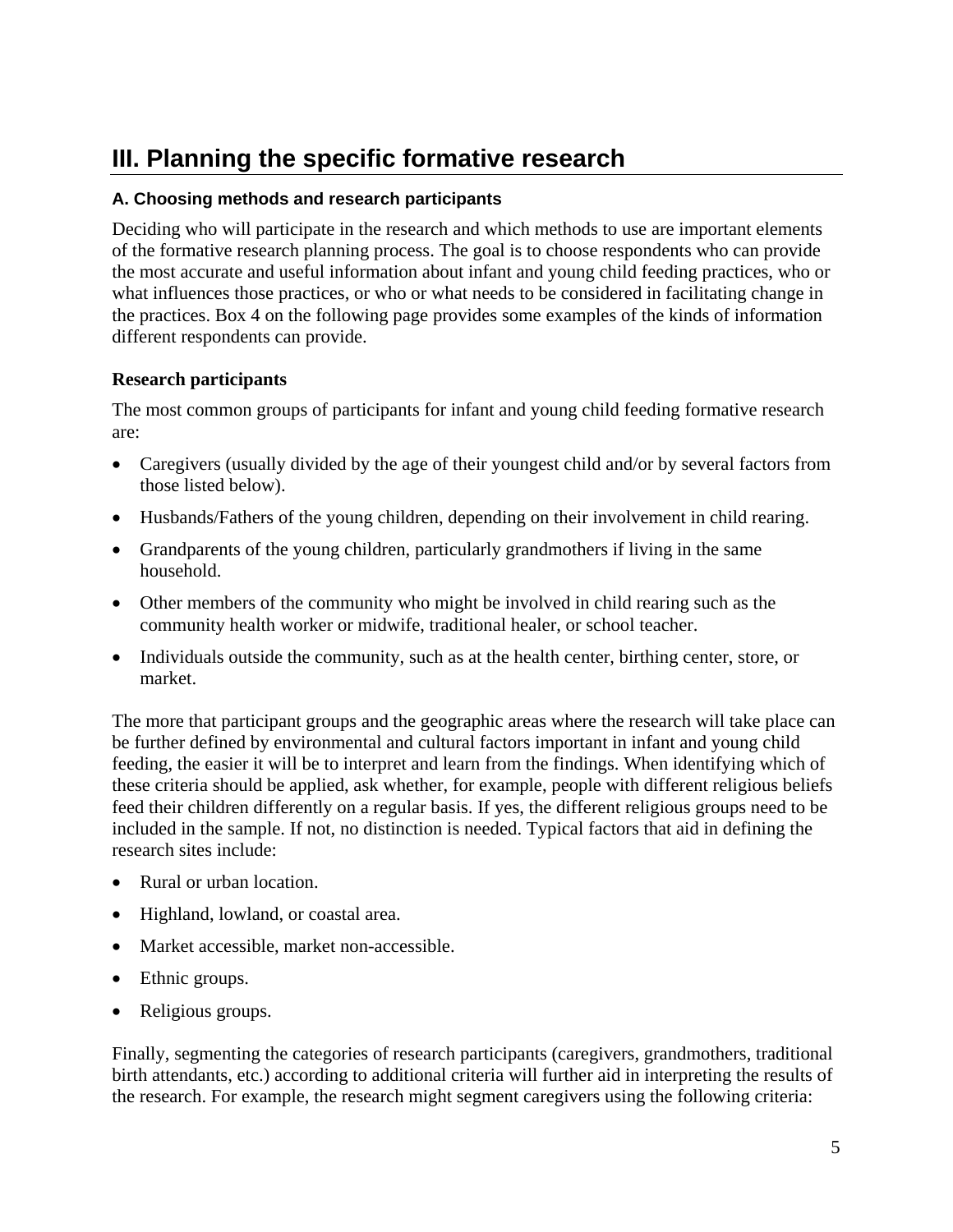- *Nutritional or health status of the children:* Caregivers with well-nourished children, caregivers with malnourished children or sick children.
- *Age of the youngest child:* Families with infants in important age groupings for feeding practices: 0–5 months, 6–8 months, 9–11 months, and 12–23 months.
- **Mother's work status:** Caregivers working inside the home for remuneration, those working outside the home for remuneration, or not working for remuneration.
- *Family socioeconomic status:* Caregivers who are marginalized by socioeconomic class or caste, those who are not.
- *Mother's experience:* First-time mothers, experienced mothers.
- *By practice:* Mothers who are breastfeeding, those who are not.

#### **Box 4. Sample research questions, respondents, and types of information**

| <b>Respondents</b>                                                                               | <b>Types of information</b>                                                     |  |  |  |  |
|--------------------------------------------------------------------------------------------------|---------------------------------------------------------------------------------|--|--|--|--|
| Research question, Nepal: What are the infant and young child feeding practices during and after |                                                                                 |  |  |  |  |
| an episode of diarrheal illness?                                                                 |                                                                                 |  |  |  |  |
| Mothers of children younger than                                                                 | What they do during different stages of a diarrheal episode: care-<br>$\bullet$ |  |  |  |  |
| 2 years who currently have                                                                       | seeking, breastfeeding, diet, other fluids, changes in usual                    |  |  |  |  |
| diarrhea: 0-5, 6-11, and 12-23                                                                   | feeding, manner of feeding.                                                     |  |  |  |  |
| months                                                                                           | Their perceptions of diarrhea, appetite, and child health.<br>$\bullet$         |  |  |  |  |
| Mothers of children younger than                                                                 | What they did after the diarrhea subsided: care-seeking,<br>$\bullet$           |  |  |  |  |
| 2 years who have had diarrhea                                                                    | breastfeeding, diet, other fluids, changes in usual feeding.                    |  |  |  |  |
| in the past two weeks; by same                                                                   | Their perceptions of recuperation and child appetite.<br>$\bullet$              |  |  |  |  |
| age groups                                                                                       |                                                                                 |  |  |  |  |
| Grandmothers present in the                                                                      | Their role in care of the child, including when the child is sick.<br>$\bullet$ |  |  |  |  |
| young child's home                                                                               | Their perceptions of diarrhea and feeding.<br>$\bullet$                         |  |  |  |  |
|                                                                                                  | Their opinion of childcare given by the mother and about care-<br>$\bullet$     |  |  |  |  |
|                                                                                                  | seeking related to the diarrheal disease episode.                               |  |  |  |  |
| Community health workers                                                                         | Their knowledge of what should be done for feeding during and<br>$\bullet$      |  |  |  |  |
|                                                                                                  | after diarrhea.                                                                 |  |  |  |  |
|                                                                                                  | Their observations about mothers in the village.<br>$\bullet$                   |  |  |  |  |
|                                                                                                  | What counseling/recommendations are provided regarding a child<br>$\bullet$     |  |  |  |  |
|                                                                                                  | with and following diarrhea (if related to a specific child, the                |  |  |  |  |
|                                                                                                  | advice can be checked with the caregiver).                                      |  |  |  |  |
|                                                                                                  | Their perceptions of diarrhea, feeding, and appetite.<br>$\bullet$              |  |  |  |  |
| Local shop owners                                                                                | Are they sought out for advice?<br>$\bullet$                                    |  |  |  |  |
|                                                                                                  | What is their advice?<br>$\bullet$                                              |  |  |  |  |
|                                                                                                  | What foods do mothers buy for diarrhea?<br>$\bullet$                            |  |  |  |  |
| Health facility staff nurses                                                                     | Their knowledge of what should be done for feeding during and<br>$\bullet$      |  |  |  |  |
|                                                                                                  | after diarrhea.                                                                 |  |  |  |  |
|                                                                                                  | Their observations about mothers' practices.<br>$\bullet$                       |  |  |  |  |
|                                                                                                  | What counseling/recommendations are provided regarding a child<br>$\bullet$     |  |  |  |  |
|                                                                                                  | with and following diarrhea.                                                    |  |  |  |  |
|                                                                                                  | Their perceptions of diarrhea, feeding, and appetite.<br>$\bullet$              |  |  |  |  |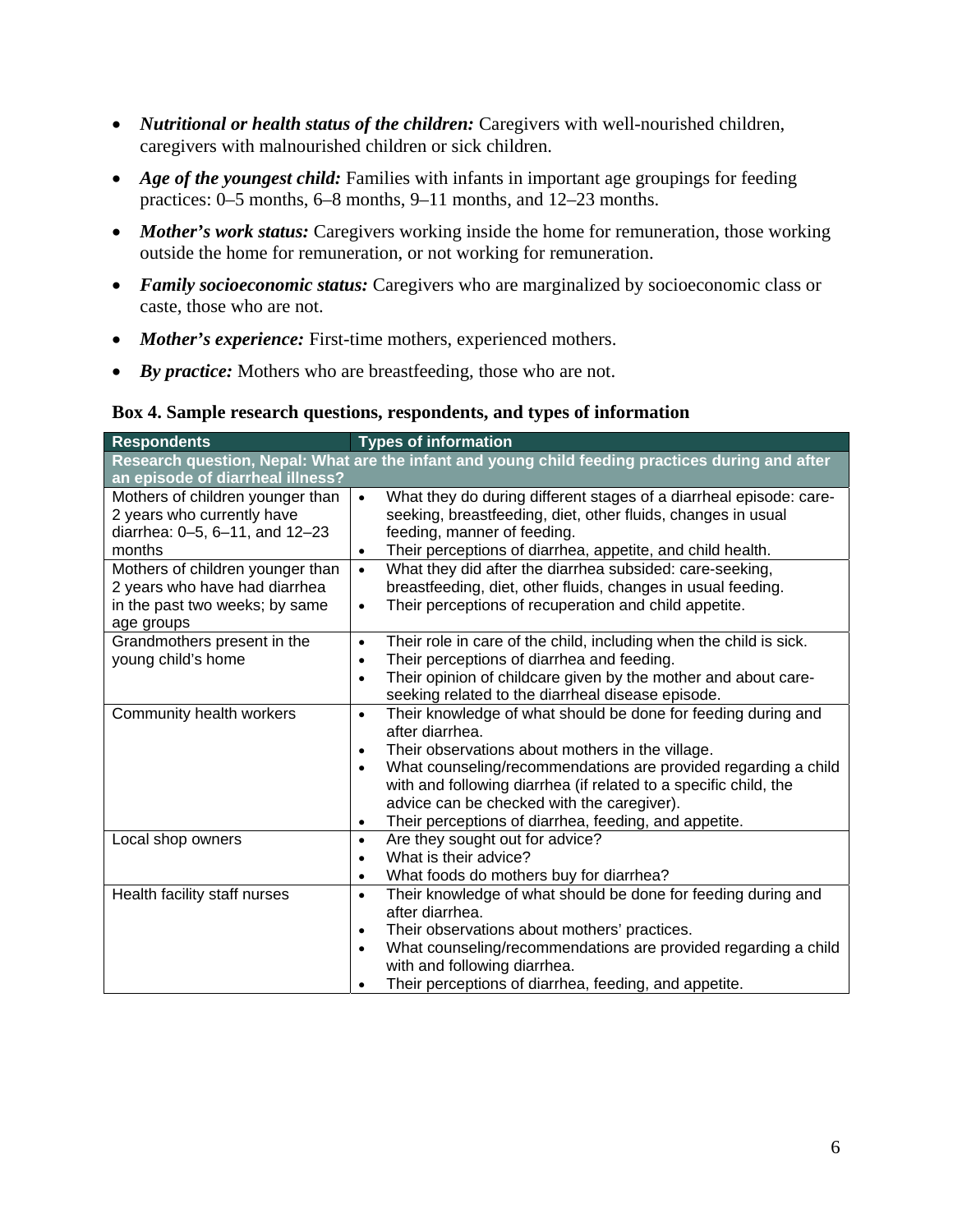| <b>Respondents</b>                                                                                 | <b>Types of information</b>                                                                                                                                                                                                                                 |  |  |  |
|----------------------------------------------------------------------------------------------------|-------------------------------------------------------------------------------------------------------------------------------------------------------------------------------------------------------------------------------------------------------------|--|--|--|
| Research question, Nigeria: What are the key issues related to food diversity, focusing on animal- |                                                                                                                                                                                                                                                             |  |  |  |
| source and micronutrient-rich fruits and vegetables?                                               |                                                                                                                                                                                                                                                             |  |  |  |
| Mothers of children younger than<br>2 years: 0-5, 6-11, and12-23                                   | Mothers' knowledge of appropriateness of different foods for<br>$\bullet$<br>young children.                                                                                                                                                                |  |  |  |
| months                                                                                             | Use of foods from family diet versus 'special foods.'<br>$\bullet$                                                                                                                                                                                          |  |  |  |
|                                                                                                    | Amount of food that is purchased for the child.<br>$\bullet$                                                                                                                                                                                                |  |  |  |
|                                                                                                    | Availability/Affordability of nutrient-dense foods.<br>$\bullet$                                                                                                                                                                                            |  |  |  |
|                                                                                                    | Mothers' 'skills' in making foods that are more diverse.<br>$\bullet$                                                                                                                                                                                       |  |  |  |
| Others in the household<br>responsible for purchasing<br>and/or preparing food                     | Grandmothers who purchase child foods from ambulatory<br>$\bullet$<br>vendors: How do they decide what to buy, what is their perception<br>of the food, do they alter the food in any way to feed it to the<br>child, or would they be willing to alter it. |  |  |  |
|                                                                                                    | Men who occasionally bring commercial foods from shops in<br>$\bullet$<br>large cities: How do they decide what to buy, would they be<br>willing to buy something different.                                                                                |  |  |  |
| Vendors in the market/                                                                             | What is available and what do they sell and/or think are good<br>$\bullet$                                                                                                                                                                                  |  |  |  |
| shopkeepers                                                                                        | child foods.                                                                                                                                                                                                                                                |  |  |  |
|                                                                                                    | Are they asked for and do they offer advice on infant and young<br>$\bullet$<br>child feeding.                                                                                                                                                              |  |  |  |
|                                                                                                    | Do they have foods that could be promoted and would they feel<br>$\bullet$<br>comfortable promoting foods for young children.                                                                                                                               |  |  |  |
| Men's/Women's agriculture/                                                                         | What do they believe are nutritious foods for young children.<br>$\bullet$                                                                                                                                                                                  |  |  |  |
| livestock groups                                                                                   | Their perceptions about growing food specifically to promote in<br>$\bullet$                                                                                                                                                                                |  |  |  |
|                                                                                                    | the community for infant and young child feeding-would they<br>use it for their children.                                                                                                                                                                   |  |  |  |

### **Research methods**

The kind of information needed should dictate a particular formative research method since not all methods lend themselves to truthful or insightful answers depending on the sensitivity of the topic. Box 5 below summarizes the typical methods available and their uses, as well as sources to consult for additional information.

| <b>Method</b> | <b>Use</b>                   | Key resources for more information                                |
|---------------|------------------------------|-------------------------------------------------------------------|
| Pre-coded     | To determine the             | United States Agency for International Development                |
| knowledge,    | prevalence of particular     | knowledge, practices, and coverage surveys:                       |
| attitudes,    | practices in a given         | www.mchipngo.net/controllers/link.cfc?method=tools_kpc_m          |
| and           | geographic area;             | odules.                                                           |
| practices     | differences and similarities |                                                                   |
| surveys       | among areas, ethnicities,    | <b>CARE. Infant and Young Child Feeding Practices: Collecting</b> |
|               | and income levels; or        | and Using Data-A Step-by-Step Guide. January 2010.                |
|               | certain relationships among  |                                                                   |
|               | practices.                   |                                                                   |
| Focus         | To obtain information on     | Mack N et al. Qualitative Research Methods: A Data                |
| group         | norms, attitudes, and        | Collector's Field Guide. Family Health International, 2005.       |
| discussions   | beliefs, NOT individual      |                                                                   |
|               | practices.                   | Methodological Review: A Handbook for Excellence in               |
|               |                              | Focus Group Research. Academy for Educational                     |
|               |                              | Development/Healthcom (no date).                                  |
|               |                              |                                                                   |
|               |                              | de Negri B, Thomas E. Making Sense of Focus Group                 |
|               |                              | Findings: A Systematic Participatory Analysis Approach.           |

### **Box 5. Research methods and their use**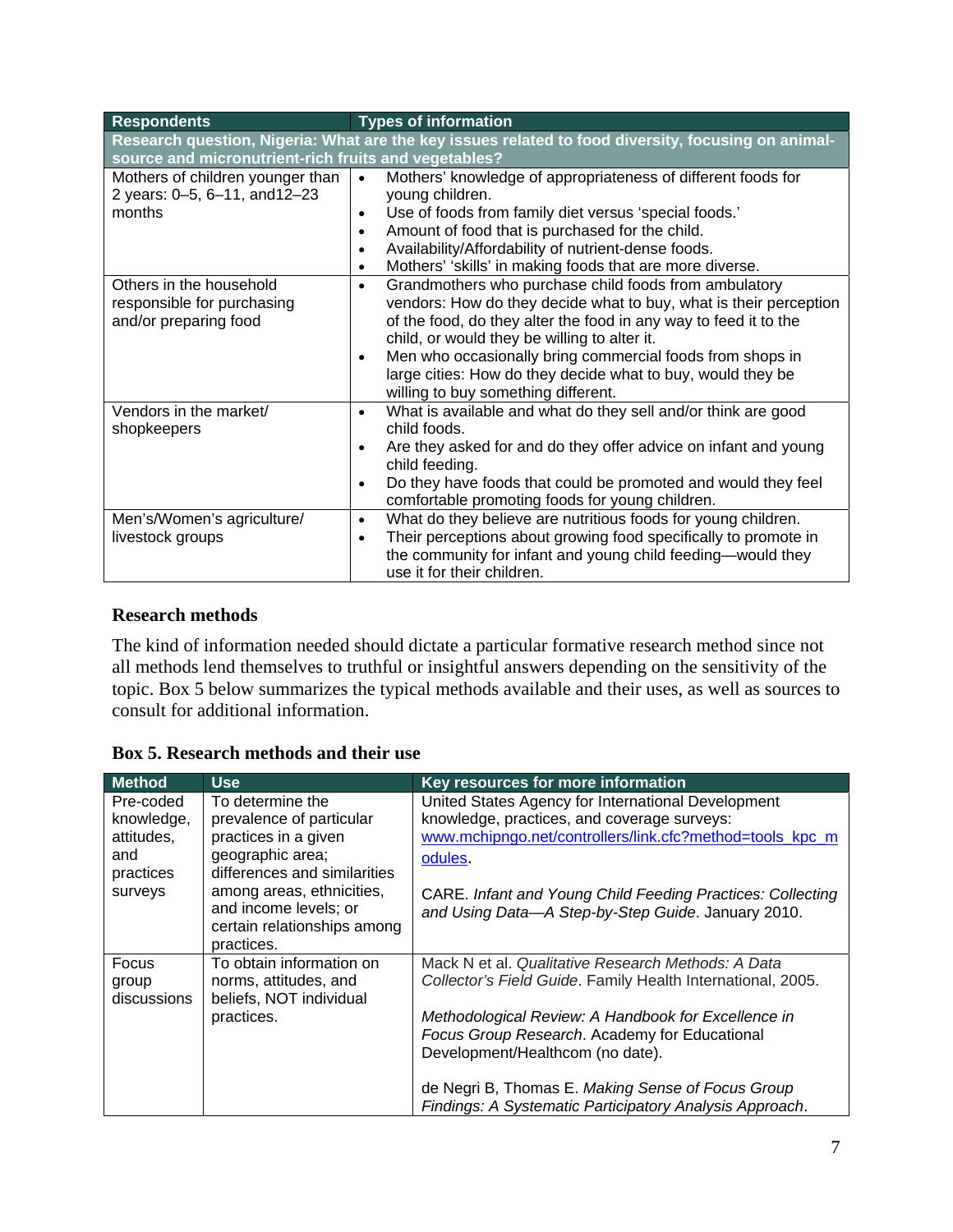| <b>Method</b>            | <b>Use</b>                                                    | Key resources for more information                                                                               |
|--------------------------|---------------------------------------------------------------|------------------------------------------------------------------------------------------------------------------|
|                          |                                                               | Academy for Educational Development, 2003.                                                                       |
| In-depth                 | To understand what is done                                    | Mack N et al. Qualitative Research Methods: A Data                                                               |
| individual<br>interviews | on a daily or frequent basis<br>and less frequently; to       | Collector's Field Guide. Family Health International, 2005.                                                      |
| with women               | understand reasons for                                        | Linkages Project. Formative Research: Skills and Practice                                                        |
|                          | practices and influences on<br>practices. Often combined      | for Infant and Young Child Feeding and Maternal Nutrition.<br>Linkages/India, January 2003.                      |
|                          | with dietary assessments                                      |                                                                                                                  |
|                          | and observations.                                             | Dicken K, Griffiths M, Piwoz E. Designing by Dialogue: A                                                         |
|                          |                                                               | Program Planner's Guide to Consultative Research for<br>Improved Young Child Feeding. Support for Analysis and   |
|                          |                                                               | Research in Africa Project, 1997: www.manoffgroup.com/                                                           |
|                          |                                                               | resources/Designing%20by%20Dialogue.pdf.                                                                         |
| Key<br>informant         | To understand the role of                                     | Same as in-depth interviews with women.                                                                          |
| interviews               | key gatekeepers or<br>decision-makers in infant               |                                                                                                                  |
|                          | and young child feeding                                       |                                                                                                                  |
|                          | within the family or broader                                  |                                                                                                                  |
| Trials of                | community.<br>To test actual new or                           | Dicken K, Griffiths M, Piwoz E. Designing by Dialogue: A                                                         |
| Improved                 | modified practices in order                                   | Program Planner's Guide to Consultative Research for                                                             |
| <b>Practices</b>         | to gain additional insight                                    | Improved Young Child Feeding. Support for Analysis and                                                           |
|                          | into how programs and<br>efforts to support them can          | Research in Africa Project, 1997: www.manoffgroup.com/<br>resources/Designing%20by%20Dialogue.pdf                |
|                          | best be designed.                                             |                                                                                                                  |
| Market                   | To obtain information on                                      | Pan American Health Organization. ProPAN: Process for the                                                        |
| surveys                  | the availability and costs of<br>different foods or potential | Promotion of Child Feeding, 2003: www.paho.org/English/<br>AD/FCH/NU/ProPAN-Index.htm.                           |
|                          | food options in the diet.                                     |                                                                                                                  |
| Dietary                  | To obtain information about                                   | Pan American Health Organization. ProPAN: Process for the                                                        |
| analysis                 | the nutritional adequacy of<br>the diet, or to estimate       | Promotion of Child Feeding, 2003: www.paho.org/English/<br>AD/FCH/NU/ProPAN-Index.htm.                           |
|                          | adequacy of a particular                                      |                                                                                                                  |
|                          | nutrient.                                                     | Dicken K, Griffiths M, Piwoz E. Designing by Dialogue: A                                                         |
|                          |                                                               | Program Planner's Guide to Consultative Research for<br>Improved Young Child Feeding. Support for Analysis and   |
|                          |                                                               | Research in Africa Project, 1997: www.manoffgroup.com/                                                           |
|                          |                                                               | resources/Designing%20by%20Dialogue.pdf.                                                                         |
|                          |                                                               | Linkages Project. Formative Research: Skills and Practice                                                        |
|                          |                                                               | for Infant and Young Child Feeding and Maternal Nutrition.                                                       |
|                          |                                                               | Linkages/India, January 2003.                                                                                    |
| Recipe<br>trials         | To obtain information about<br>foods available at home        | Dicken K, Griffiths M, Piwoz E. Designing by Dialogue: A<br>Program Planner's Guide to Consultative Research for |
|                          | and how mothers combine                                       | Improved Young Child Feeding. Support for Analysis and                                                           |
|                          | and prepare foods.                                            | Research in Africa Project, 1997: www.manoffgroup.com/                                                           |
|                          |                                                               | resources/Designing%20by%20Dialogue.pdf.                                                                         |

Some of the more common missteps to avoid in matching information needs with collection methods include:

 Using a method based on what the researcher is familiar with rather than choosing one (or more) based on the information needed/research questions.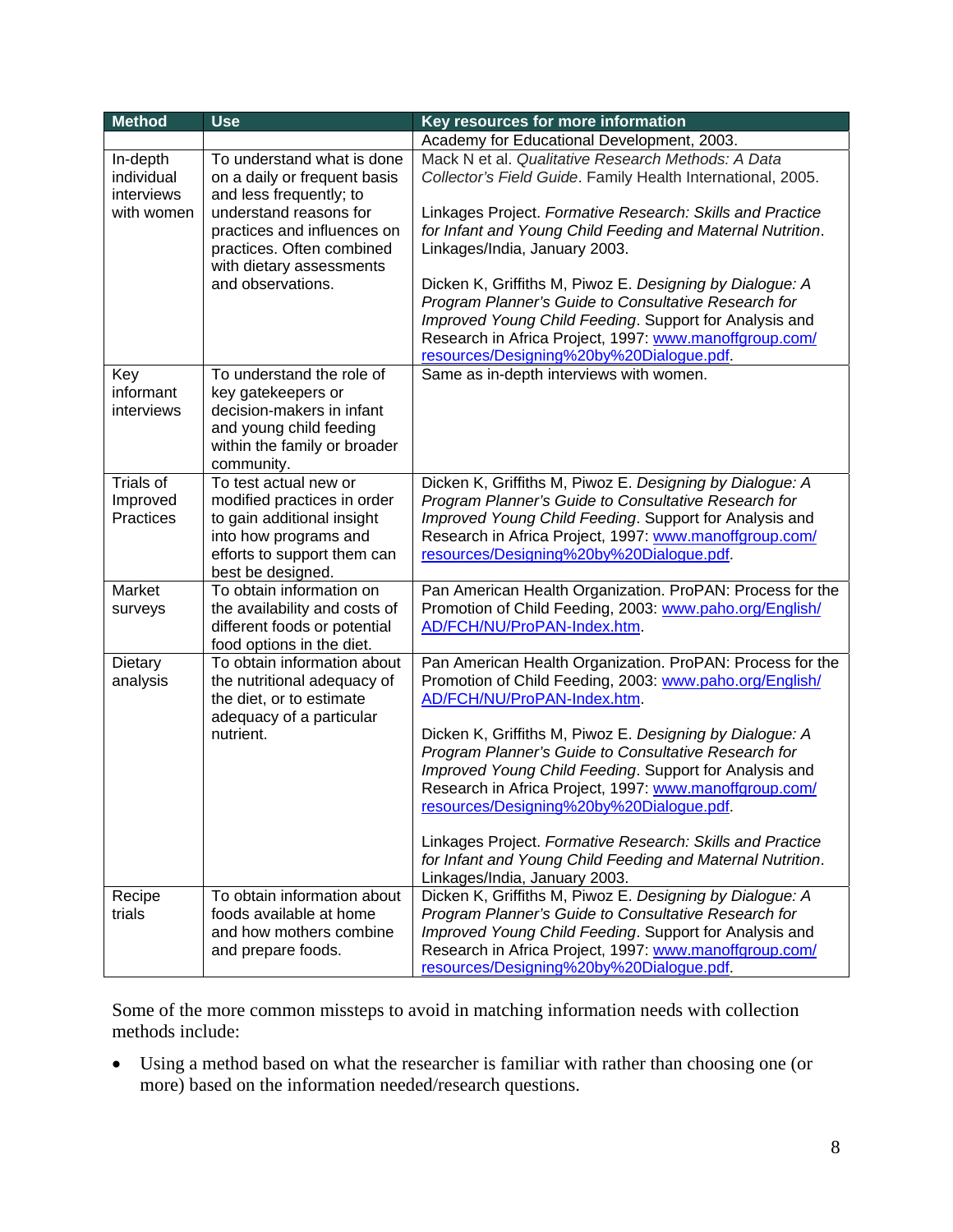- Conducting focus group discussions to gather information about daily child feeding practices. Focus groups do not allow for 'honest' answers about practices, as participants are often reluctant to describe what they do in front of people they know, or they will mimic what others say. Focus groups are good methods for discussing notions of child raising, beliefs about the properties of foods, what usually happens in the community, and ideas about what might or might not be acceptable to change and why.
- Asking key informants such as nurses and village leaders to provide information on caregiver practices. They cannot speak for caregivers about what they do and why; their answers would be speculative and uninformative.
- Thinking that baseline or quantitative surveys in which information is collected on prevalence of certain practices or beliefs provide insight into practices. These surveys lack insight into why, or how, precisely certain practices are followed.
- Assuming that defining current behaviors and determinants will lead to answers about the feasibility of potential changes or new practices. The determinants of current behaviors are not necessarily determinants of new behaviors (see Box 6). Rather, they are merely a starting point for defining what and how a practice might be modified.

### **Box 6. Current behaviors do not always determine new behaviors**

In many countries, the vast majority of women delay the initiation of breastfeeding. They say they delay offering the breast because it is a tradition and the recommendation of elders and birth attendants to not give their babies colostrum. They also cite many disadvantages to giving colostrum.

It may seem a daunting task to confront such determinants of delayed initiation of breastfeeding; however, experience has shown that when mothers are asked as part of Trials of Improved Practices research to try to breastfeed immediately and to offer colostrum, and are given compelling reasons to do so, they are willing to try and virtually all of them make the change. The determinants of the new behavior in this case are: (1) 'new' information about the increased chance of survival that immediate breastfeeding offers, and (2) respect for the advice of a health care professional encourages immediate breastfeeding.

For this practice, ncovering the cogent benefits communicated by a trusted source for a new behavior demonstrates the relative ease of changing this behavior. While this is not always the case, by exploring determinants of new behaviors (in addition to understanding current behaviors), the possibility of change becomes clearer, albeit sometimes more complex, particularly if the determinant is beyond the control of the family or community.

### **Research plans**

A rapid assessment of the various participant groups that might be included, along with the questions that need to be answered and the variety of methods that could be used, would lead to the conclusion that there are many ways to structure a formative research activity. There is no one correct way; formative research is context specific and dependent on the time and budget available. Technically, what is most important is that the right people are selected and the right method is used to obtain the most valid or true information regarding attitudes and practices and their influences/determinants.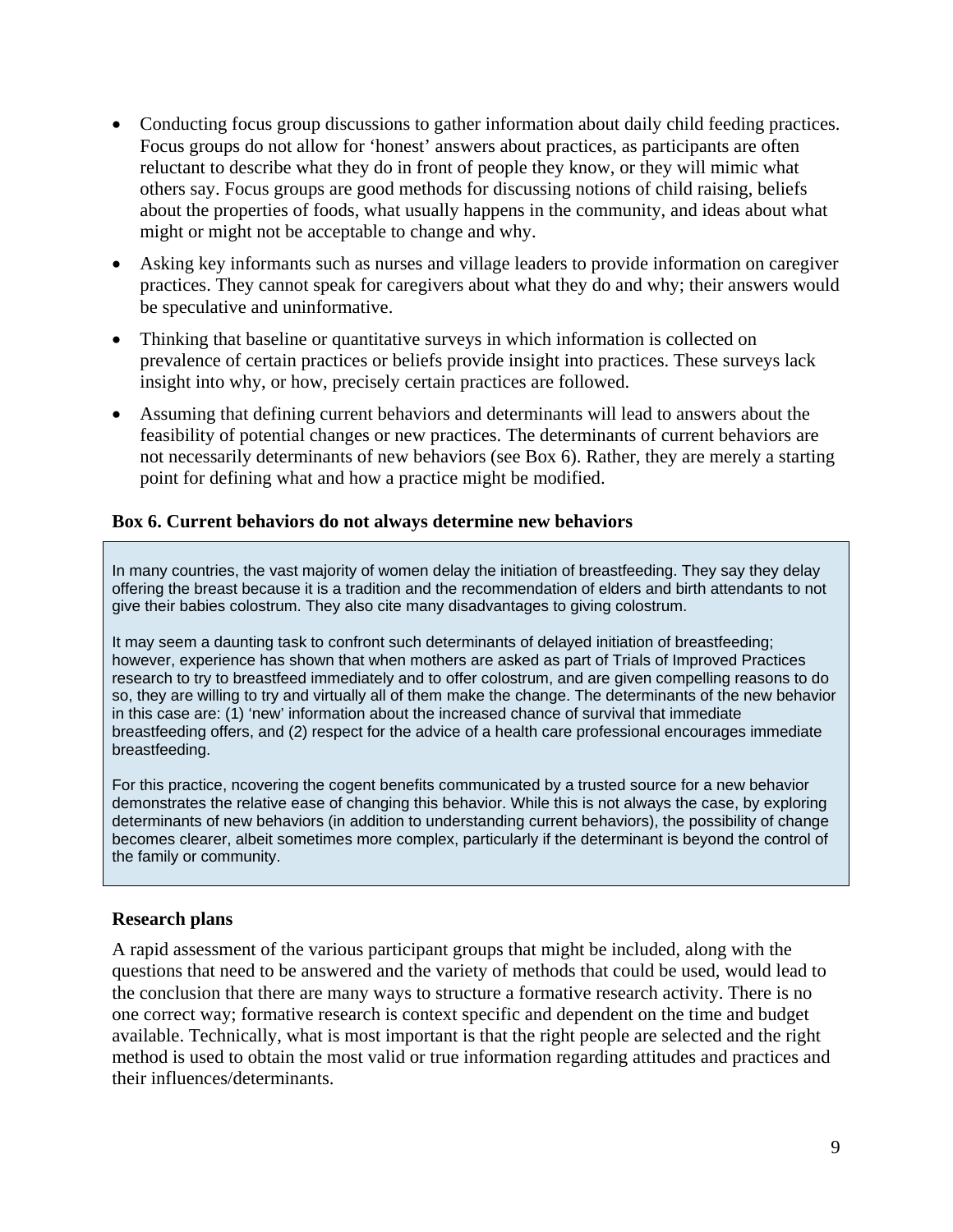Box 7 provides two examples of research plans for exploring infant and young child feeding practices in Nepal and Nigeria.



**Box 7. Examples of research plans**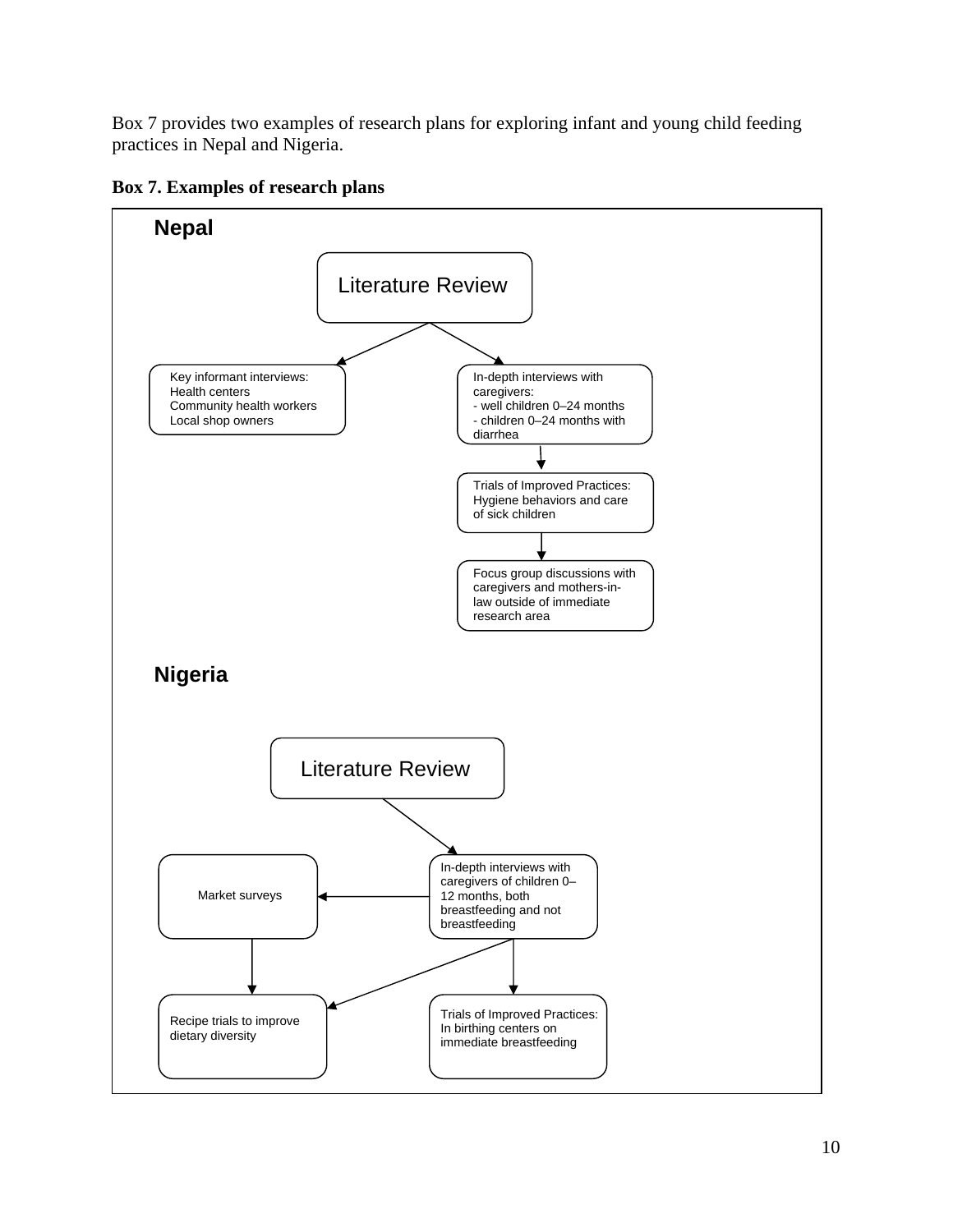### **B. Defining specific research guides and tools**

A variety of research techniques and methods are available for collecting information on infant and young child feeding. Some techniques are better suited to certain topics and methods than others. For example, some research techniques are designed to help elicit more unbiased responses from respondents who might be inclined through direct questioning to provide what they feel is the 'right' answer or 'what the investigator wants to hear' (see Box 8). Different techniques and methods are also used together to help verify respondents' answers. For example, in-depth interview questions about hand-washing might be followed by an observation of whether or not the house has a hand-washing station. Questions about which foods are appropriate for young children might be combined with implementation of recipe trials to see what foods caregivers have and what foods they are willing to use and feed to their young children (see Box 9).

### **Box 8. Information collection techniques**

**Projective techniques:** These are stories or photographs that are shared with participants in order for them to 'project' their feelings about a particular topic or person in describing the photo or finishing the story. For example, a variety of photographs of people can be displayed and research participants can describe from which one they would seek advice about childcare or health, and why; or they can describe which one is a good parent and why. These insights are helpful in understanding motivations for particular behaviors.

**Free-listing or "pile sorts":** These techniques are used to better understand processes, associations, or priorities that people give to certain things like foods. For example, people might be asked to sort foods into those that have hot and cold properties, body building or body purification properties, good first foods, or those inappropriate before a child has teeth.

**Observations:** These can be structured (usually a checklist) or unstructured, and are typically used to obtain information on the physical environment or on actual feeding practices or interactions.

**24-hour dietary recall:** This detailed listing of every food consumed by amount and time of day allows for a more accurate understanding of intake than simple questioning. However, the interviewers must be specially trained, standard measuring instruments must be provided, and professional assistance is needed to analyze and interpret results.

| <b>Method</b>                                                                                      |        | <b>Common techniques</b>                                                                                                                                                                                                                                                                                                                                                                                       |
|----------------------------------------------------------------------------------------------------|--------|----------------------------------------------------------------------------------------------------------------------------------------------------------------------------------------------------------------------------------------------------------------------------------------------------------------------------------------------------------------------------------------------------------------|
| Focus group discussion with<br>grandmothers who have a child younger<br>than 2 years in their home | ٠<br>٠ | Open discussion with probes.<br>Photo-sort with various photos of grandmothers with their<br>young children to elicit a discussion of relationships and<br>responsibilities of grandmothers for their grandchildren;<br>images of foods to discuss what foods are fed to young<br>children and why and what might be appropriate to<br>change if they knew that young children need more of a<br>certain food. |
|                                                                                                    | ٠      | Stories of particular family scenarios that require that they<br>offer an ending.                                                                                                                                                                                                                                                                                                                              |

### **Box 9. Methods and commonly used information-gathering techniques**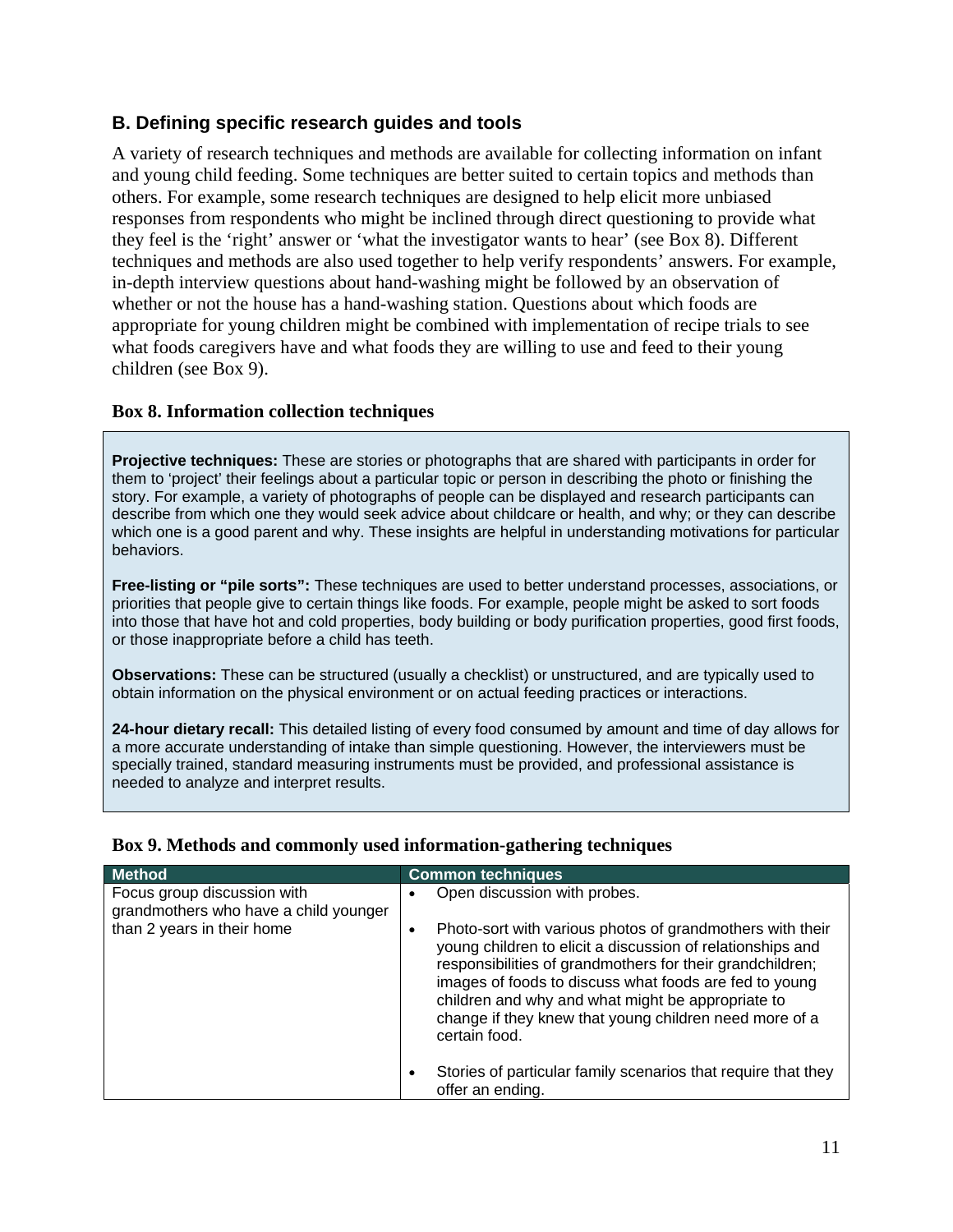| <b>Method</b>                                                       | <b>Common techniques</b>                                                                                                                                                                                                                                        |  |
|---------------------------------------------------------------------|-----------------------------------------------------------------------------------------------------------------------------------------------------------------------------------------------------------------------------------------------------------------|--|
| In-depth interviews with caregivers of<br>children 12-23 months old | Open-ended questions about practices.                                                                                                                                                                                                                           |  |
|                                                                     | Dietary assessment: 24-hour food recall to understand<br>what the child has eaten in the past 24 hours; one-week<br>food recall that looks at the intake of particular foods over<br>the course of a week.                                                      |  |
|                                                                     | Observation of a feeding episode to assess quantity,<br>consistency, quality, and feeding style; also stores of food<br>in the home and what the family is eating.                                                                                              |  |
|                                                                     | Photo-sort of a few children for the caregiver to describe<br>as healthy or unhealthy; photos of different child/parent<br>feeding situations to determine if any of the situations<br>occur in the caregiver's family and perceptions about the<br>situations. |  |
| Recipe trial with caregivers of children<br>9-11 months old         | Free-listing to demonstrate the various properties of foods.<br>$\bullet$                                                                                                                                                                                       |  |
|                                                                     | Participant observation, to see how foods are combined<br>and prepared.                                                                                                                                                                                         |  |
|                                                                     | Trial, to determine if the food will be given to the child and<br>the reaction and preference.                                                                                                                                                                  |  |
|                                                                     | Dietary assessment, to understand what the child has<br>eaten and where the new recipes could enhance the diet.                                                                                                                                                 |  |

Annex D contains samples of a few of these formative research tools and demonstrations of how some of the techniques in Box 8 have been included.

### **C. Analyzing and communicating results**

Thinking about and planning for the formative research analysis and reporting should be discussed at the planning stage of the formative research. Setting up summary sheets and matrices to catalog findings during tool development will save time and allow for analysis to begin in the field. Also, ensuring that field supervisors know the type of analysis that is expected will allow them to ensure that the information needed to inform the analysis is being collected and cataloged.

For use in the field: At a minimum, the matrix in Annex B can be modified to expand sections or create multiple matrices (e.g., one for each population segment to begin to catalog responses). Likewise, tally sheets can be set up to allow field supervisors to look for trends in responses so they can assess if the research questions should be expanded to capture important variances. For example, tallies can be kept on various practices of women who work inside and outside the home for remuneration, or who might be within or beyond ten minutes of a market, to determine if there are interesting patterns that need further exploration.

Since most formative research is in-depth and therefore qualitative (even if it has quantitative aspects such as dietary recalls), it is critical to plan for case studies or typology analysis to illustrate important points about what was uncovered during the field work. For example, while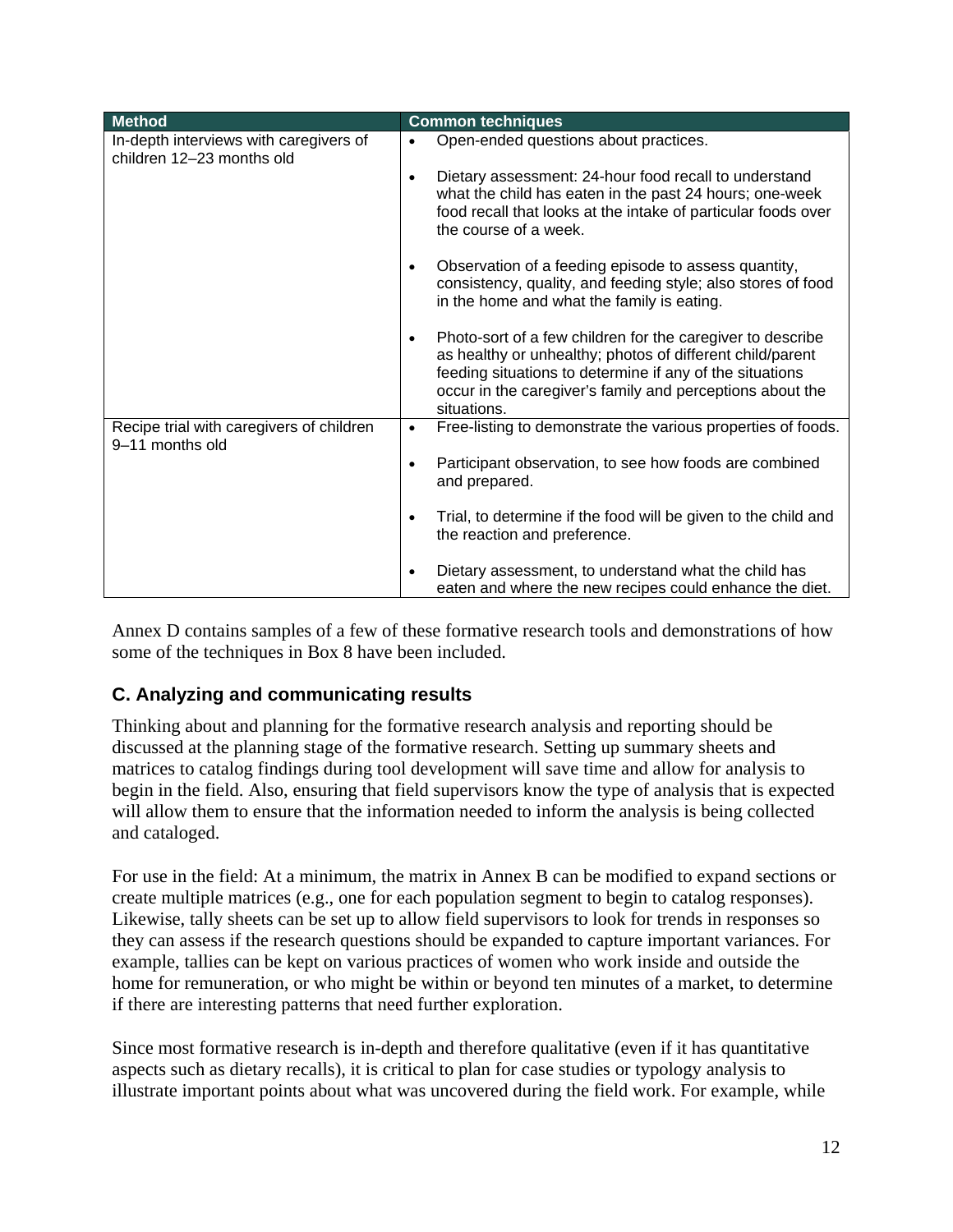talking about what most families are feeding their children, it is often instructive to highlight a particularly poor diet and one of the best diets, to show the extremes and that even with the best diets, some deficiencies exist. Similarly, if women's time is a severely limiting factor, offering examples of women's time allocation would allow more insight into the issue than simply summarizing how many hours women work each day. These types of 'callouts' should be planned, and daily briefings of the field workers should always include their observations about interesting deviations, new relationships, or patterns they have observed during the course of their interviews or visits.

Formative research reports should go beyond a descriptive report of the information collected by method or participant group. The insights come from the researcher's synthesis looking across the findings from the various methods and participant groups. Box 10 suggests some tips for synthesizing findings.

| <b>Synthesis</b>                                                                                                                     | <b>What</b>                                                                                                                                                                            | <b>Tips and formats</b>                                                                                                                                                                                                                                                                                                                   |
|--------------------------------------------------------------------------------------------------------------------------------------|----------------------------------------------------------------------------------------------------------------------------------------------------------------------------------------|-------------------------------------------------------------------------------------------------------------------------------------------------------------------------------------------------------------------------------------------------------------------------------------------------------------------------------------------|
| Summarize and<br>compare findings<br>from all methods<br>by participant<br>group<br>Summarize and<br>compare findings<br>by practice | Highlight majority practices and/or<br>$\bullet$<br>opinions.<br>Note the range of opinions and<br>$\bullet$<br>practices by characteristic of<br>person.<br>Reasons why.<br>$\bullet$ | By comparing responses across<br>$\bullet$<br>methods and participant groups, it is<br>possible to triangulate to find the most<br>reliable answer to what is being<br>practiced, by whom, and why.<br>Look for contradictions between what<br>$\bullet$<br>was said and what was observed and<br>offer insights.                         |
| across participant<br>groups                                                                                                         |                                                                                                                                                                                        | <b>Example:</b><br><b>Finding: Mothers report giving their</b><br>children animal-source foods but none are<br>observed on interview day.<br>Interpretation: They know the foods are<br>important, but they are not a daily staple.                                                                                                       |
| Clarify and<br>summarize<br>processes,<br>unspoken<br>decision<br>algorithms, or<br>classifications                                  | Highlight patterns and trends.<br>$\bullet$<br>Insights into decision-making.<br>$\bullet$<br>Specific examples.<br>$\bullet$                                                          | Use diagrams to show the usual<br>$\bullet$<br>sequence of practices and others to<br>show significant deviations.<br>Develop taxonomies to describe<br>$\bullet$<br>feeding problems, their symptoms,<br>causes, and remedies.<br>Develop decision charts or algorithms<br>$\bullet$<br>for different participant groups and<br>compare. |
|                                                                                                                                      |                                                                                                                                                                                        | <b>Example:</b><br>A taxonomy of mothers' beliefs about<br>breastfeeding problems and how to<br>resolve them.<br>A decision tree about what to feed a child<br>with diarrhea depending on the child's<br>appetite and appearance of diarrhea.                                                                                             |

### **Box 10. Tips for synthesizing formative research results**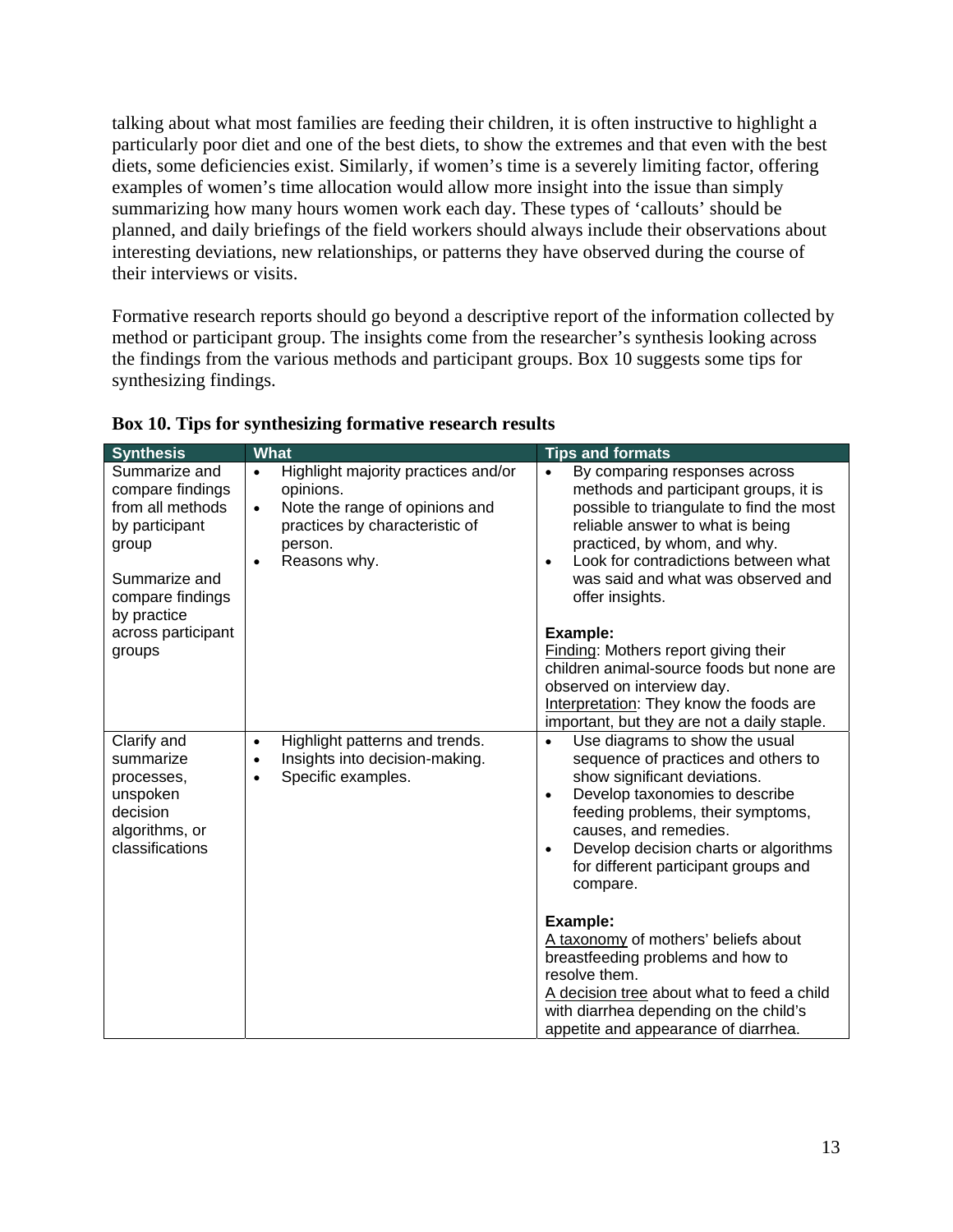| <b>Synthesis</b>                                           | <b>What</b>                                                                                                                                          | <b>Tips and formats</b>                                                                                                |
|------------------------------------------------------------|------------------------------------------------------------------------------------------------------------------------------------------------------|------------------------------------------------------------------------------------------------------------------------|
| Interpret the<br>findings to<br>develop<br>recommendations | Action recommendations are<br>$\bullet$<br>formulated for each major finding or<br>group of findings related to a<br>specific topic or question. The | Use 'therefore' statements after each<br>$\bullet$<br>small set of findings as a transition to<br>the recommendations. |
|                                                            | recommendations must flow from<br>the findings.<br>Mention when a particular,<br>$\bullet$                                                           | Example:<br>Finding: Caregivers add water to adult<br>porridge so it is easy for their child to                        |
|                                                            | expected recommendation is not<br>offered because it is not supported<br>by the research.                                                            | swallow; children drink, not eat, their first<br>foods.<br>Therefore: First foods lack energy density                  |
|                                                            |                                                                                                                                                      | because they are diluted to make them<br>easy to feed and easy for the child to<br>swallow.                            |
|                                                            |                                                                                                                                                      | Recommendation: Counseling should<br>stress using the adult porridge, but<br>softened with a spoon of sour milk.       |
|                                                            |                                                                                                                                                      | Children are ready to learn to swallow and<br>will not choke on the soft food.                                         |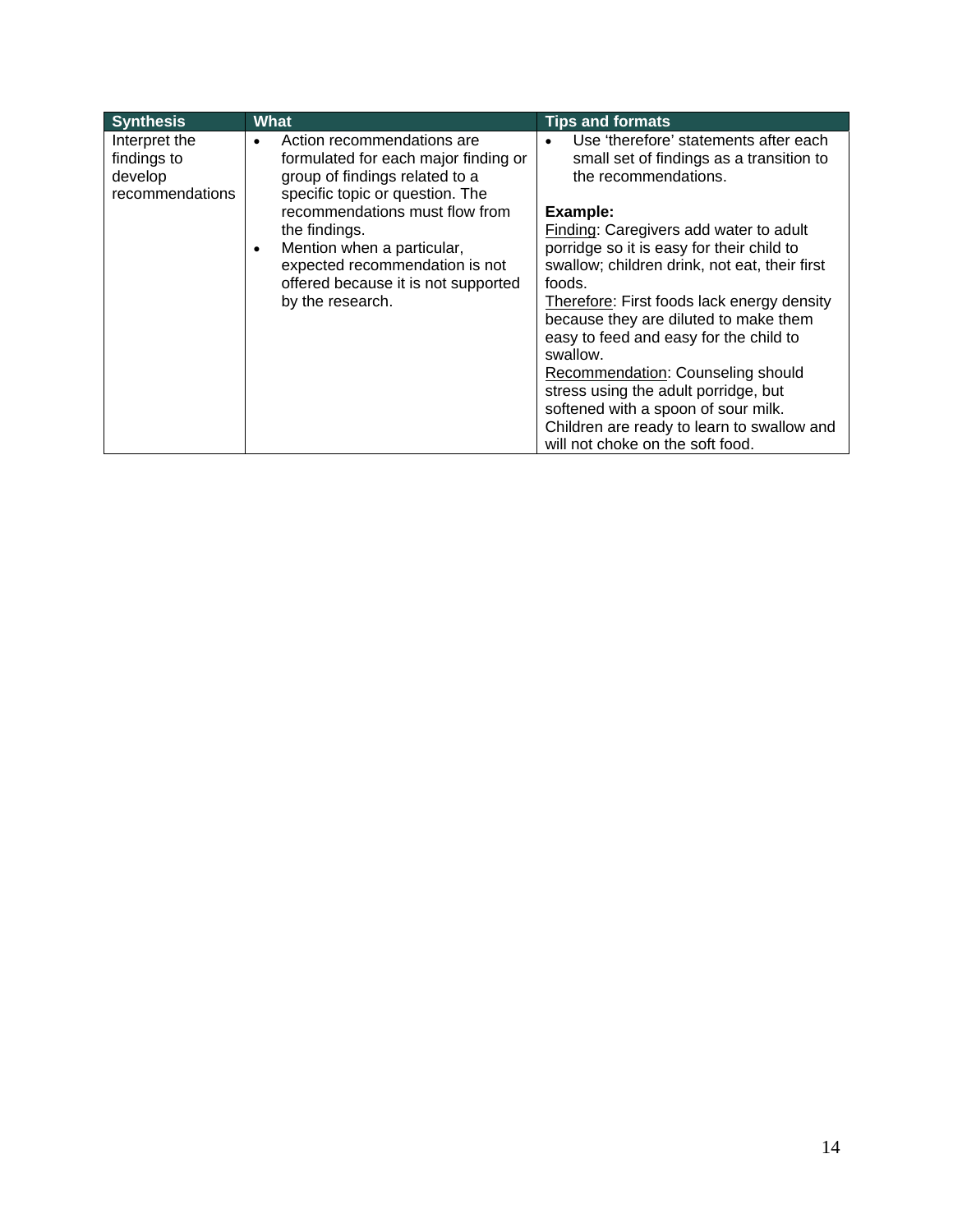### **Annex A. Infant and young child feeding guiding principles for the breastfed and non-breastfed child**

| <b>Topic</b>                                                                                   | <b>Guiding principle summary-for</b><br>breastfed children                                                                                                                                                                                                                                                                                                                                  | Modifications for non-breastfed children                                                                                                                                                                                                                                                                                                                                                                                                                                                                                                           |  |  |
|------------------------------------------------------------------------------------------------|---------------------------------------------------------------------------------------------------------------------------------------------------------------------------------------------------------------------------------------------------------------------------------------------------------------------------------------------------------------------------------------------|----------------------------------------------------------------------------------------------------------------------------------------------------------------------------------------------------------------------------------------------------------------------------------------------------------------------------------------------------------------------------------------------------------------------------------------------------------------------------------------------------------------------------------------------------|--|--|
| Early initiation of<br>breastfeeding<br>Exclusive<br>breastfeeding for<br>the first six months | The baby is placed at the breast and<br>is allowed to suckle within the first<br>hour of being delivered.<br>Practice exclusive breastfeeding<br>from birth to 6 months of age, and<br>introduce complementary foods at 6<br>months (180 days) while continuing<br>to breastfeed.                                                                                                           | Commercial infant formula milk as long<br>$\bullet$<br>as home conditions include safe water<br>and sanitation; the mother/caregiver can<br>reliably provide sufficient infant formula<br>milk to support normal growth and<br>development; the mother/caregiver can<br>prepare it cleanly and frequently enough<br>so that it is safe; and the mother/<br>caregiver can exclusively give infant<br>formula milk.<br>Expressed, heat-treated breastmilk.<br>$\bullet$<br>Home-modified animal milk is not<br>recommended for the first six months. |  |  |
| Maintenance of<br>breastfeeding                                                                | Continue frequent, on-demand<br>breastfeeding until 2 years of age or<br>beyond.                                                                                                                                                                                                                                                                                                            | Animal milk (boiled for infants younger than<br>12 months), as part of a diet providing<br>adequate micronutrient intake.                                                                                                                                                                                                                                                                                                                                                                                                                          |  |  |
| Responsive<br>feeding                                                                          | Practice responsive feeding, applying the principles of psychosocial care: Feed<br>infants directly and assist older children when they feed themselves; feed slowly<br>and patiently; experiment with different food combinations, tastes, and textures;<br>minimize distractions during meals; talk to children during feeding, with eye-to-eye<br>contact.                               |                                                                                                                                                                                                                                                                                                                                                                                                                                                                                                                                                    |  |  |
| Safe preparation<br>and storage of<br>complementary<br>foods                                   | Practice good hygiene and proper food handling: Wash caregivers' and children's<br>hands before food preparation and eating; store foods safely and serve immediately<br>after preparation; use clean utensils, cups, and bowls; and avoid using baby bottles.                                                                                                                              |                                                                                                                                                                                                                                                                                                                                                                                                                                                                                                                                                    |  |  |
| Amount of<br>complementary<br>food needed                                                      | Start at 6 months of age with small<br>amounts of food and increase the<br>quantity as the child gets older,<br>while maintaining frequent<br>breastfeeding. Amounts should be<br>approximately: 200 kcal/day at 6-8<br>months, 300 kcal/day at 9-11<br>months, and 550 kcal/day at 12-23<br>months.                                                                                        | Start at 6 months of age with small amounts<br>of food and increase the quantity as the<br>child gets older, offering at least 200<br>kcal/day of milk. Complementary foods<br>would make up the rest of the diet,<br>depending on milk intake. Ranges for food<br>could be: 200-400 kcal/day at 6-8 months,<br>300-500 kcal/day at 9-11 months, and 550-<br>700 kcal/day at 12-23 months.                                                                                                                                                         |  |  |
| Food consistency                                                                               | Gradually increase food consistency and variety as the infant gets older, adapting to<br>the infant's requirements and abilities. Infants can eat pureed, mashed, or semi-<br>solid foods starting at 6 months; by 8 months, most can eat finger foods; and by 12<br>months, most can eat family foods, bearing in mind nutrient density and avoiding<br>foods that may be choking hazards. |                                                                                                                                                                                                                                                                                                                                                                                                                                                                                                                                                    |  |  |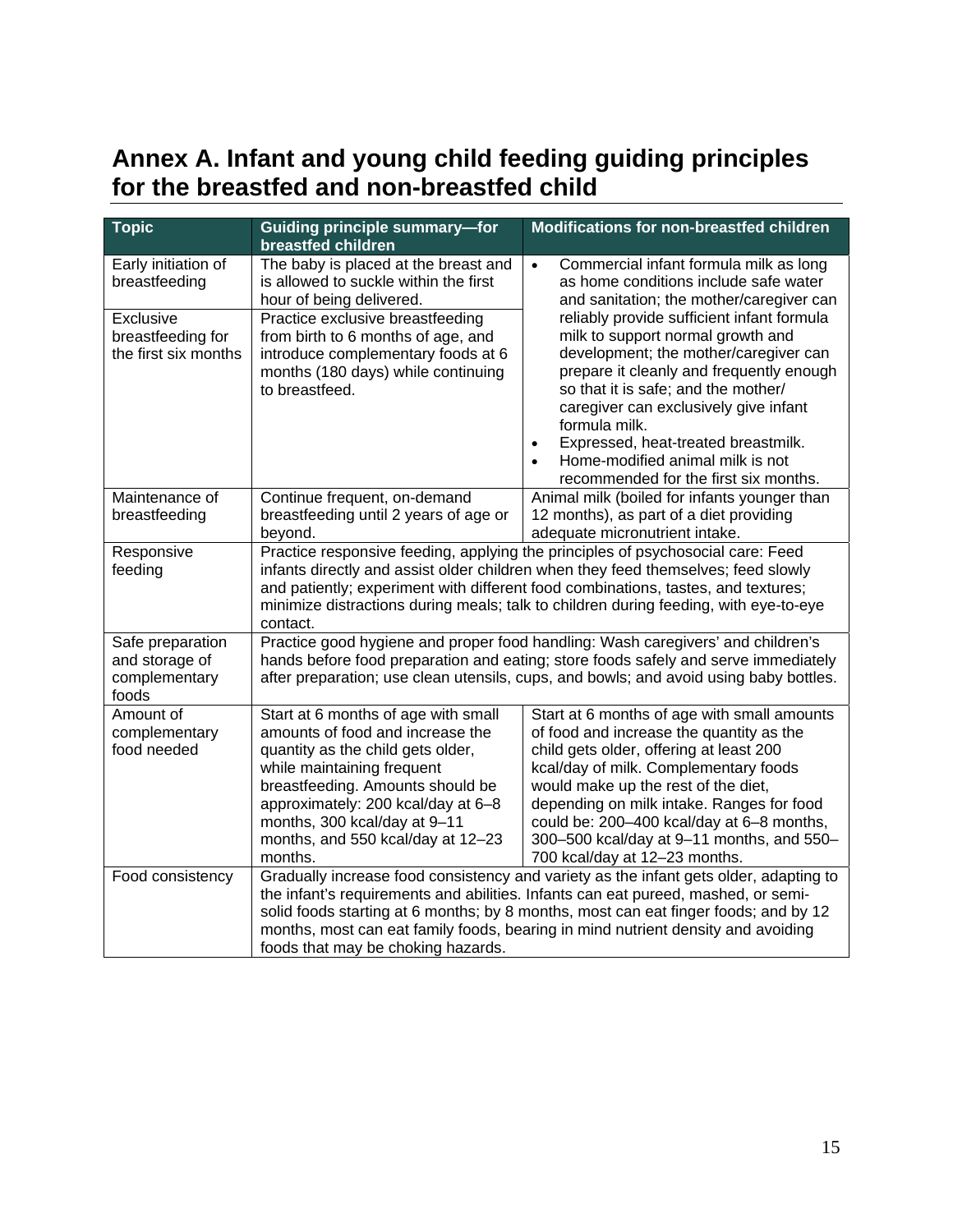| <b>Topic</b>                                            | <b>Guiding principle summary-for</b><br>breastfed children                                                                                                                                                                                                                              | <b>Modifications for non-breastfed children</b>                                                                                                                                                                                                                                                  |
|---------------------------------------------------------|-----------------------------------------------------------------------------------------------------------------------------------------------------------------------------------------------------------------------------------------------------------------------------------------|--------------------------------------------------------------------------------------------------------------------------------------------------------------------------------------------------------------------------------------------------------------------------------------------------|
| Meal frequency<br>and energy density                    | Increase the number of times that<br>the child is fed complementary foods<br>as he or she gets older: for the<br>'average' child, 2-3 times/day at 6-8<br>months and 3-4 times/day at 9-11<br>months and 12-23 months.<br>Additional nutritious snacks may be<br>offered 1-2 times/day. | Increase the number of times that the child<br>is fed complementary foods as he or she<br>gets older: for the 'average' child, 3<br>times/day at 6-8 months, 4 times/day at 9-<br>11 months, and 4-5 times/day at 12-23<br>months. Additional nutritious snacks may be<br>offered 1-2 times/day. |
|                                                         | Frequency is directly related to<br>caloric density of the meal: 0.65<br>kcal/g is the lowest (child needs<br>more meals), and 1.0 kcal/g the<br>highest (child needs fewer meals).                                                                                                     |                                                                                                                                                                                                                                                                                                  |
| Nutrient content of<br>complementary<br>foods           | Feed a variety of foods to ensure<br>that nutrient needs are met: meat,<br>poultry, fish, or eggs should be<br>eaten daily; vitamin A-rich fruits and<br>vegetables daily; diets should have<br>adequate fat content; and avoid<br>giving drinks with low nutritive value.              | In addition to recommendations for the<br>breastfed child: If the child receives animal-<br>source foods, give 200-400 ml/day of milk; if<br>not, 300-500 ml/day; avoid raw milk.                                                                                                                |
| Vitamin-mineral<br>supplements or<br>fortified products | mixed with or fed with the food) for the infant, as needed.                                                                                                                                                                                                                             | Use fortified complementary foods or vitamin-mineral supplements (preferably                                                                                                                                                                                                                     |
| Feeding during<br>and after illness                     | Increase fluid intake during illness,<br>including more frequent<br>breastfeeding, and encourage the<br>child to eat soft, varied, appetizing,<br>favorite foods. After illness, give<br>food more often than usual and<br>encourage the child to eat more.                             | Increase fluid intake during illness, and<br>encourage the child to eat soft, varied,<br>appetizing, favorite foods. After illness, give<br>food more often than usual and encourage<br>the child to eat more.                                                                                   |

Sources: World Health Organization/Pan American Health Organization, *Guiding Principles for Complementary Feeding of the Breastfed Child*, 2003. World Health Organization, *Guiding Principles for Feeding Non-Breastfed Children 6–24 Months of Age*, 2005. World Health Organization, *Guidelines on HIV and Infant Feeding*, 2010.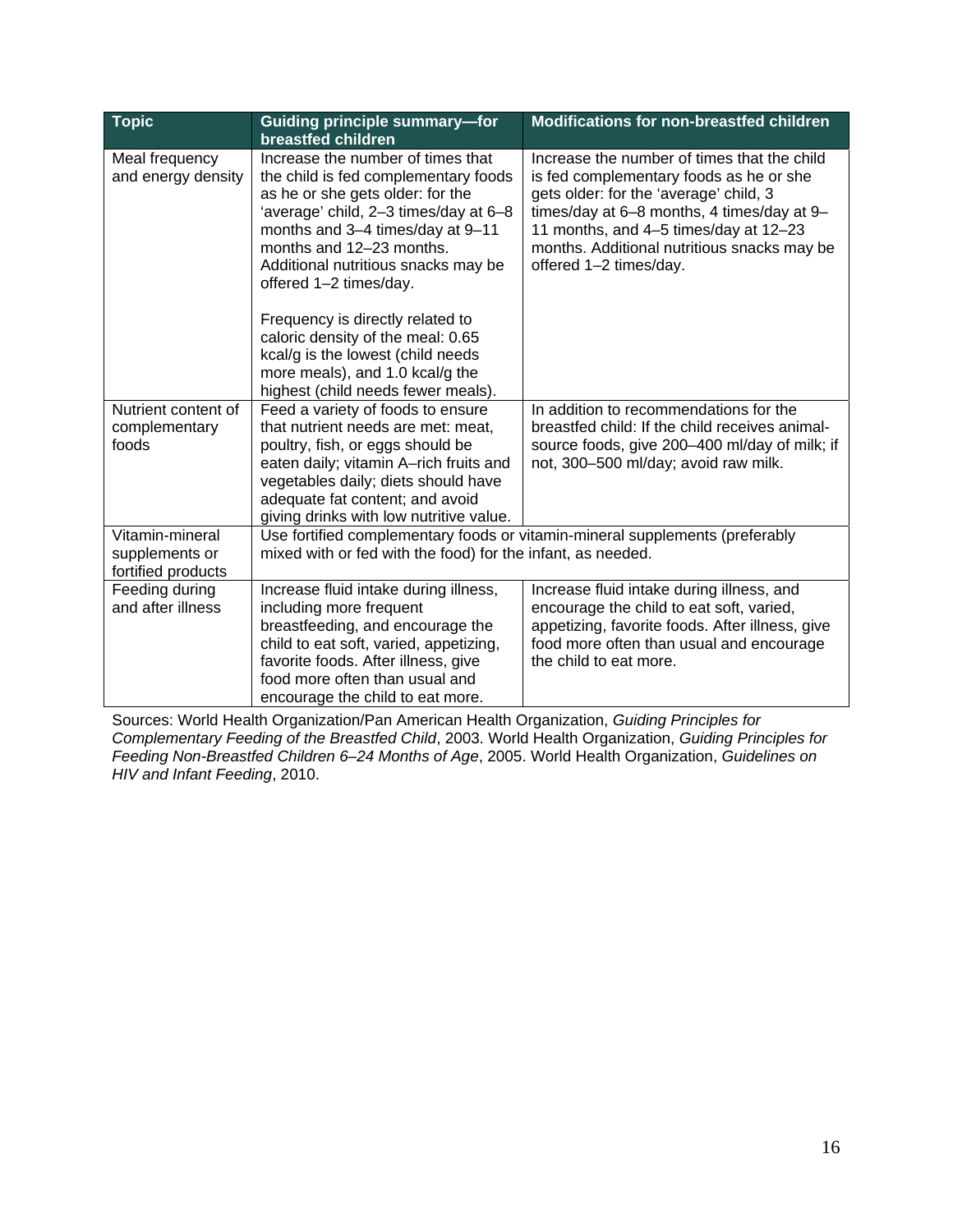# **Annex B. Core infant and young child feeding indicators**

| <b>Category</b>                                            | Indicator                                                                                                                                                                                                       |
|------------------------------------------------------------|-----------------------------------------------------------------------------------------------------------------------------------------------------------------------------------------------------------------|
| Early initiation of<br>breastfeeding                       | Proportion of children born in the last 24 months who were put to the<br>breast within one hour of birth.                                                                                                       |
| <b>Exclusive breastfeeding</b><br>under 6months            | Proportion of infants 0–5 months of age who are fed exclusively with<br>breastmilk.                                                                                                                             |
| Continued breastfeeding at 1<br>year                       | Proportion of children 12–15 months of age who are fed breastmilk.                                                                                                                                              |
| Introduction of solid, semi-<br>solid, or soft foods       | Proportion of infants 6-8 months of age who receive solid, semi-solid,<br>or soft foods.                                                                                                                        |
| <b>Minimum dietary diversity</b>                           | Proportion of children 6–23 months of age who receive foods from four<br>or more food groups.                                                                                                                   |
| Minimum* meal frequency                                    | Proportion of breastfed and non-breastfed children 6-23 months of age<br>who receive solid, semi-solid, or soft foods (including milk feeds for<br>non-breastfed children) the minimum number of times or more. |
| Minimum* acceptable diet                                   | Proportion of children 6–23 months of age who receive a minimum<br>acceptable diet (apart from breastmilk) [composite indicator based on<br>minimum dietary diversity and minimum meal frequency].              |
| <b>Consumption of iron-rich or</b><br>iron-fortified foods | Proportion of children 6-23 months of age who receive an iron-rich<br>food or iron-fortified food that is specifically designed for infants and<br>young children, or that is fortified at home.                |

\*Minimum is defined for breastfed and non-breastfed children and dependent on age.

Source: World Health Organization, *Indicators for Assessing Infant and Young Child Feeding Practices, Parts 1–3*, 2010.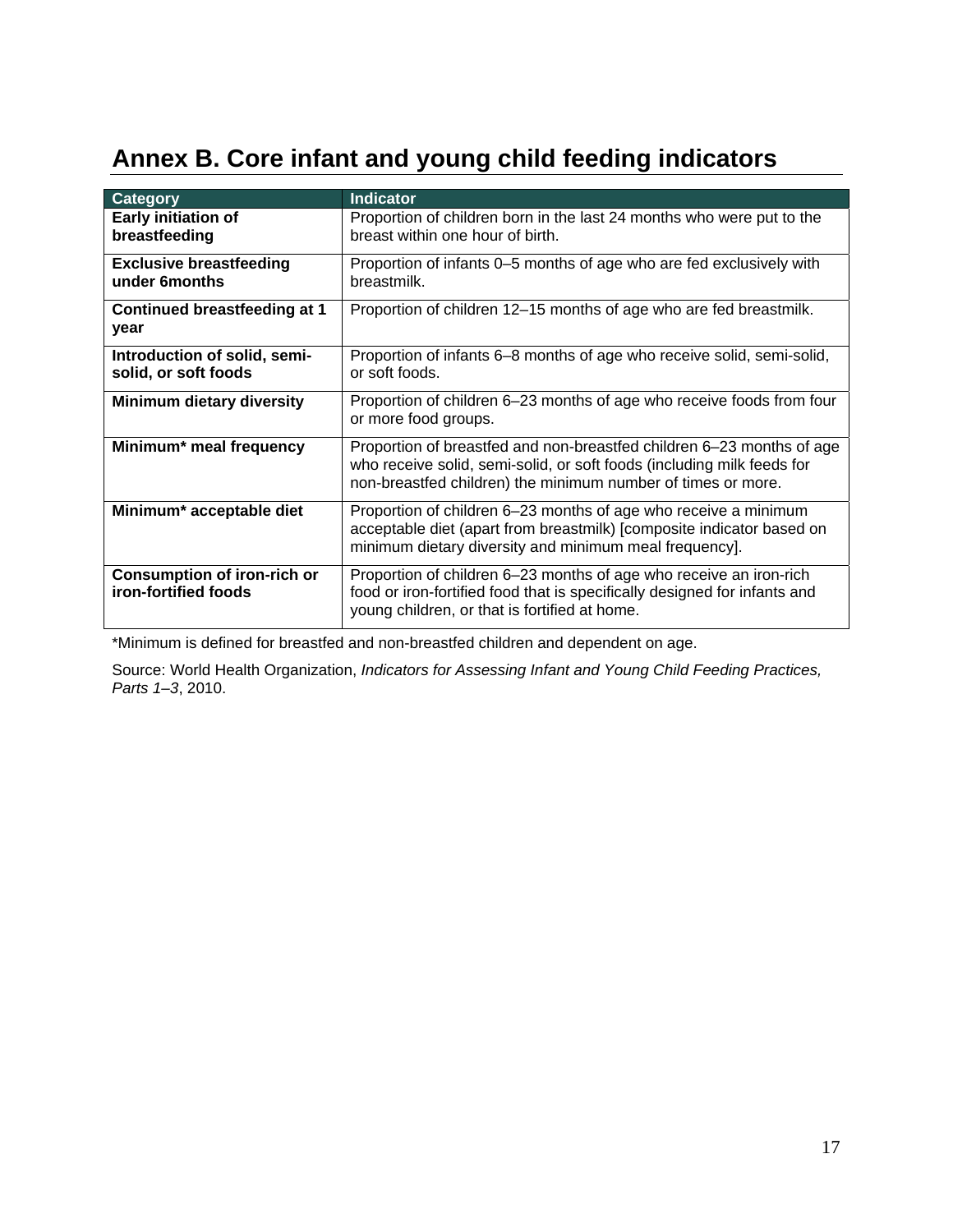# **Annex C. Matrix of infant and young child feeding practices**

| <b>Guiding principle summary</b>                                                                     | <b>Current behavior</b> | <b>Motivation/Rationale</b><br>for current behavior | <b>Barriers to practicing</b><br>guiding principles | <b>Recommendations for</b><br>feasible/'better'<br>practices | <b>Motivations and</b><br>barriers to<br>recommended<br>behaviors* |
|------------------------------------------------------------------------------------------------------|-------------------------|-----------------------------------------------------|-----------------------------------------------------|--------------------------------------------------------------|--------------------------------------------------------------------|
| <b>Early initiation of breastfeeding</b>                                                             |                         |                                                     |                                                     |                                                              |                                                                    |
| Place the newborn on the<br>breast within one hour of<br>delivery.                                   |                         |                                                     |                                                     |                                                              |                                                                    |
| No prelacteal feeds.                                                                                 |                         |                                                     |                                                     |                                                              |                                                                    |
| No feeding bottles.                                                                                  |                         |                                                     |                                                     |                                                              |                                                                    |
| Exclusive breastfeeding for the first six months                                                     |                         |                                                     |                                                     |                                                              |                                                                    |
| Practice exclusive<br>breastfeeding from birth to 6<br>months of age.                                |                         |                                                     |                                                     |                                                              |                                                                    |
| Use of both breasts.                                                                                 |                         |                                                     |                                                     |                                                              |                                                                    |
| High frequency-about ten<br>times per day.                                                           |                         |                                                     |                                                     |                                                              |                                                                    |
| Empty both breasts at each<br>feeding.                                                               |                         |                                                     |                                                     |                                                              |                                                                    |
| Introduce complementary<br>foods at 6 months of age (180<br>days) while continuing to<br>breastfeed. |                         |                                                     |                                                     |                                                              |                                                                    |
| <b>Maintenance of breastfeeding</b>                                                                  |                         |                                                     |                                                     |                                                              |                                                                    |
| Continue frequent, on-<br>demand breastfeeding until 2<br>years of age or beyond.                    |                         |                                                     |                                                     |                                                              |                                                                    |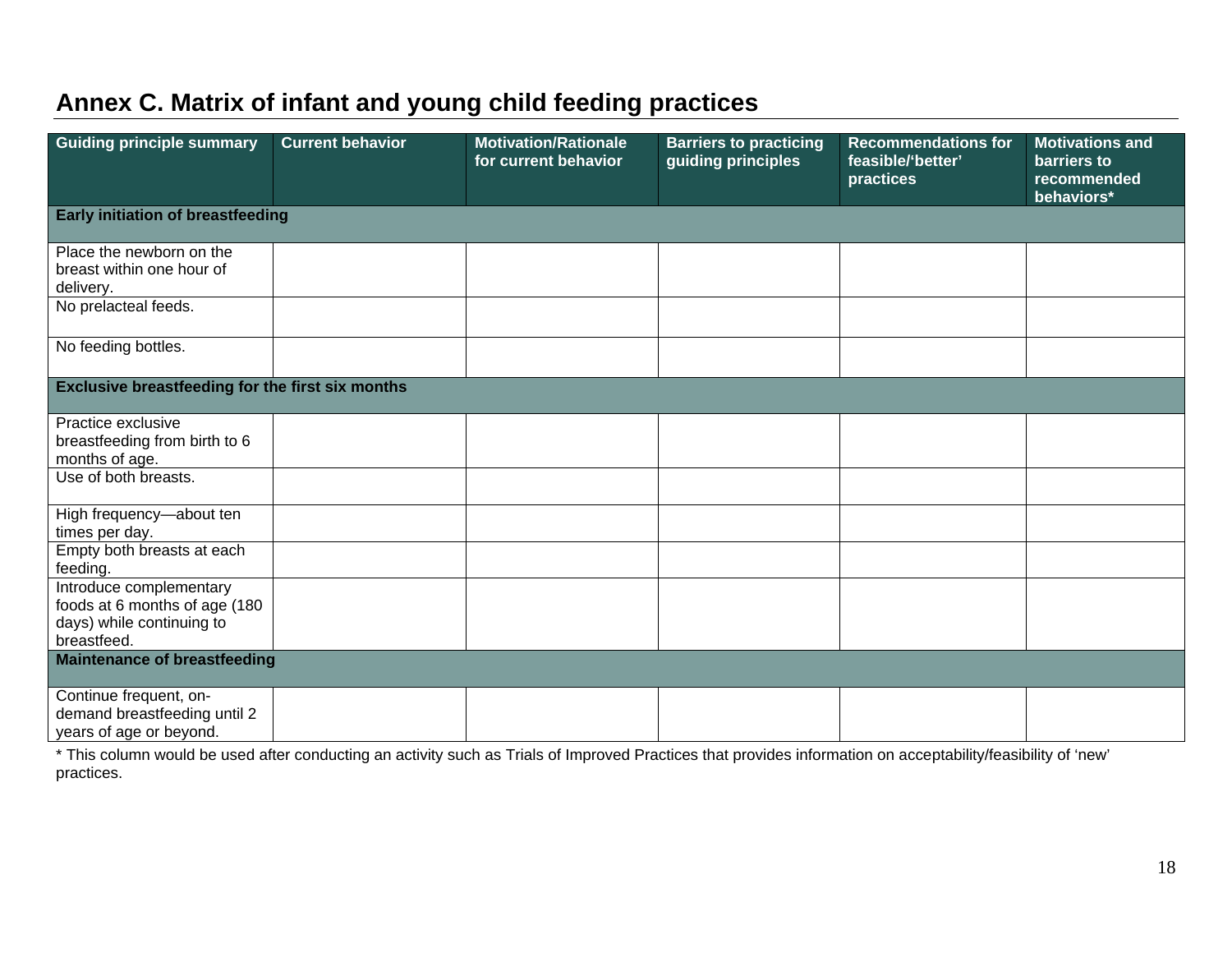| <b>Guiding principle summary</b>                                                                                                                                                                                                | <b>Current behavior</b> | <b>Motivation/Rationale</b><br>for current behavior | <b>Barriers to practicing</b><br>guiding principles | <b>Recommendations for</b><br>feasible/'better'<br>practices | <b>Motivations and</b><br>barriers to<br>recommended<br>behaviors* |
|---------------------------------------------------------------------------------------------------------------------------------------------------------------------------------------------------------------------------------|-------------------------|-----------------------------------------------------|-----------------------------------------------------|--------------------------------------------------------------|--------------------------------------------------------------------|
| Complementary feeding of a child 6-8 months                                                                                                                                                                                     |                         |                                                     |                                                     |                                                              |                                                                    |
| Start at 6 months of age with<br>small amounts of food and<br>increase the quantity as the<br>child gets older; 200 kcal/day<br>at 6-8 months.                                                                                  |                         |                                                     |                                                     |                                                              |                                                                    |
| Gradually increase food<br>consistency as the infant gets<br>older, adapting to the infant's<br>requirements and abilities.<br>Infants can eat pureed or<br>mashed foods starting at 6<br>months; by 8 months, semi-<br>solids. |                         |                                                     |                                                     |                                                              |                                                                    |
| Increase the number of times<br>that the child is fed<br>complementary foods as he<br>or she gets older: for the<br>'average' child, 2-3 times/day<br>at 6-8 months.                                                            |                         |                                                     |                                                     |                                                              |                                                                    |
| Gradually increase food<br>variety as the infant gets<br>older.                                                                                                                                                                 |                         |                                                     |                                                     |                                                              |                                                                    |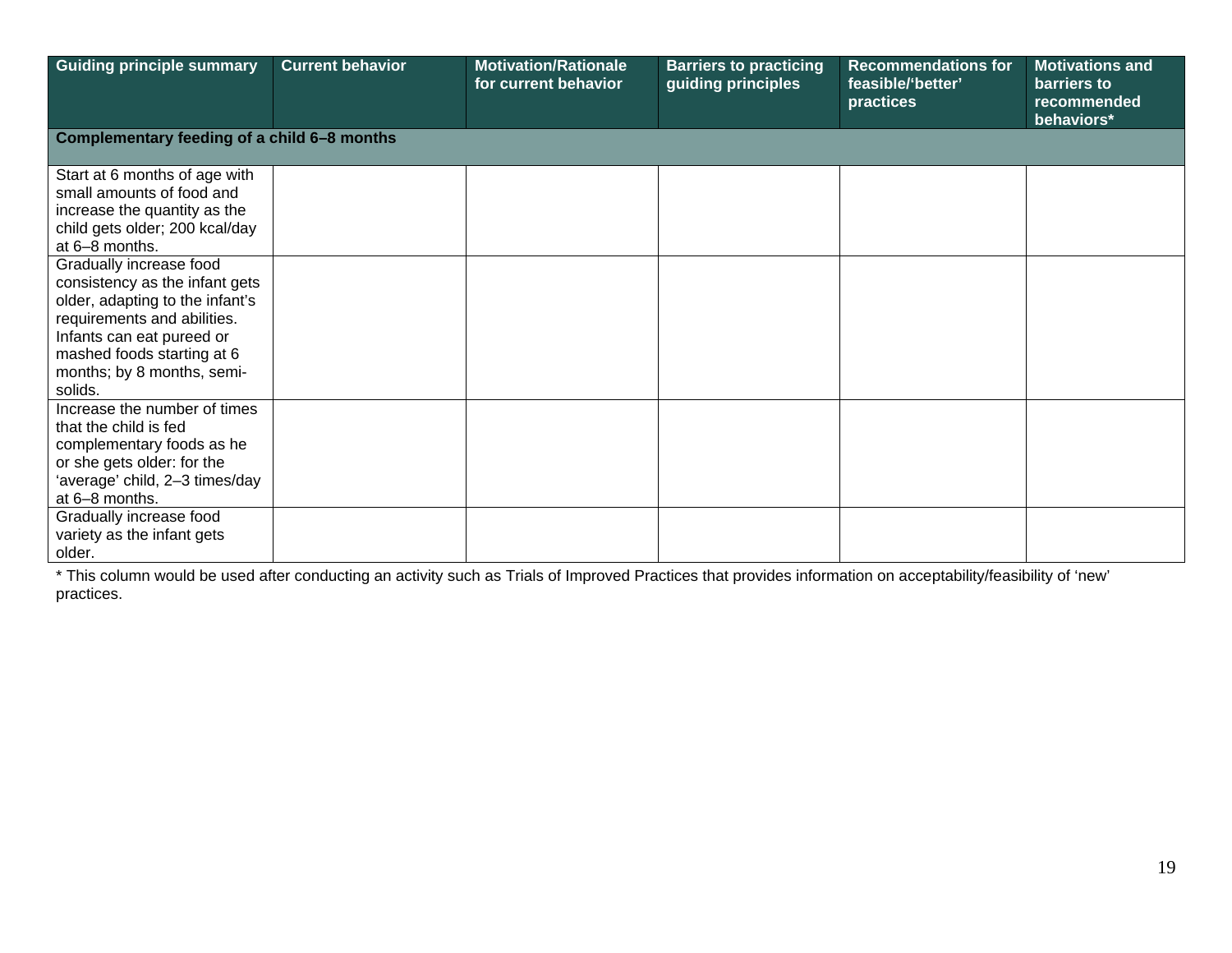| <b>Guiding principle summary</b>                                                                                                                                                                                | <b>Current behavior</b> | <b>Motivation/Rationale</b><br>for current behavior | <b>Barriers to practicing</b><br>guiding principles | <b>Recommendations for</b><br>feasible/'better'<br>practices | <b>Motivations and</b><br>barriers to<br>recommended<br>behaviors* |
|-----------------------------------------------------------------------------------------------------------------------------------------------------------------------------------------------------------------|-------------------------|-----------------------------------------------------|-----------------------------------------------------|--------------------------------------------------------------|--------------------------------------------------------------------|
| Complementary feeding of a child 9-11 months                                                                                                                                                                    |                         |                                                     |                                                     |                                                              |                                                                    |
| 300 kcal/day at 9-11 months.                                                                                                                                                                                    |                         |                                                     |                                                     |                                                              |                                                                    |
| Feed 3-4 times/day.                                                                                                                                                                                             |                         |                                                     |                                                     |                                                              |                                                                    |
| Feed a variety of foods: meat,<br>poultry, fish, or eggs daily;<br>vitamin A-rich fruits and<br>vegetables daily; diets with<br>adequate fat content; avoid<br>giving drinks/foods with low<br>nutritive value. |                         |                                                     |                                                     |                                                              |                                                                    |
| Most infants can eat finger<br>foods, bearing in mind<br>nutrient density and avoiding<br>foods that may be choking<br>hazards.                                                                                 |                         |                                                     |                                                     |                                                              |                                                                    |
| Complementary feeding of a child 12-23 months                                                                                                                                                                   |                         |                                                     |                                                     |                                                              |                                                                    |
| $\overline{550}$ kcal/day at 12-23<br>months.                                                                                                                                                                   |                         |                                                     |                                                     |                                                              |                                                                    |
| By 12 months, most young<br>children should eat family<br>foods.                                                                                                                                                |                         |                                                     |                                                     |                                                              |                                                                    |
| Offer meals 3-4 times a day;<br>additional nutritious snacks<br>may be offered 1-2<br>times/day.                                                                                                                |                         |                                                     |                                                     |                                                              |                                                                    |
| Feed a variety of foods: meat,<br>poultry, fish, or eggs daily;<br>vitamin A-rich fruits and<br>vegetables daily; diets with<br>adequate fat content; avoid<br>giving drinks/foods with low<br>nutritive value. |                         |                                                     |                                                     |                                                              |                                                                    |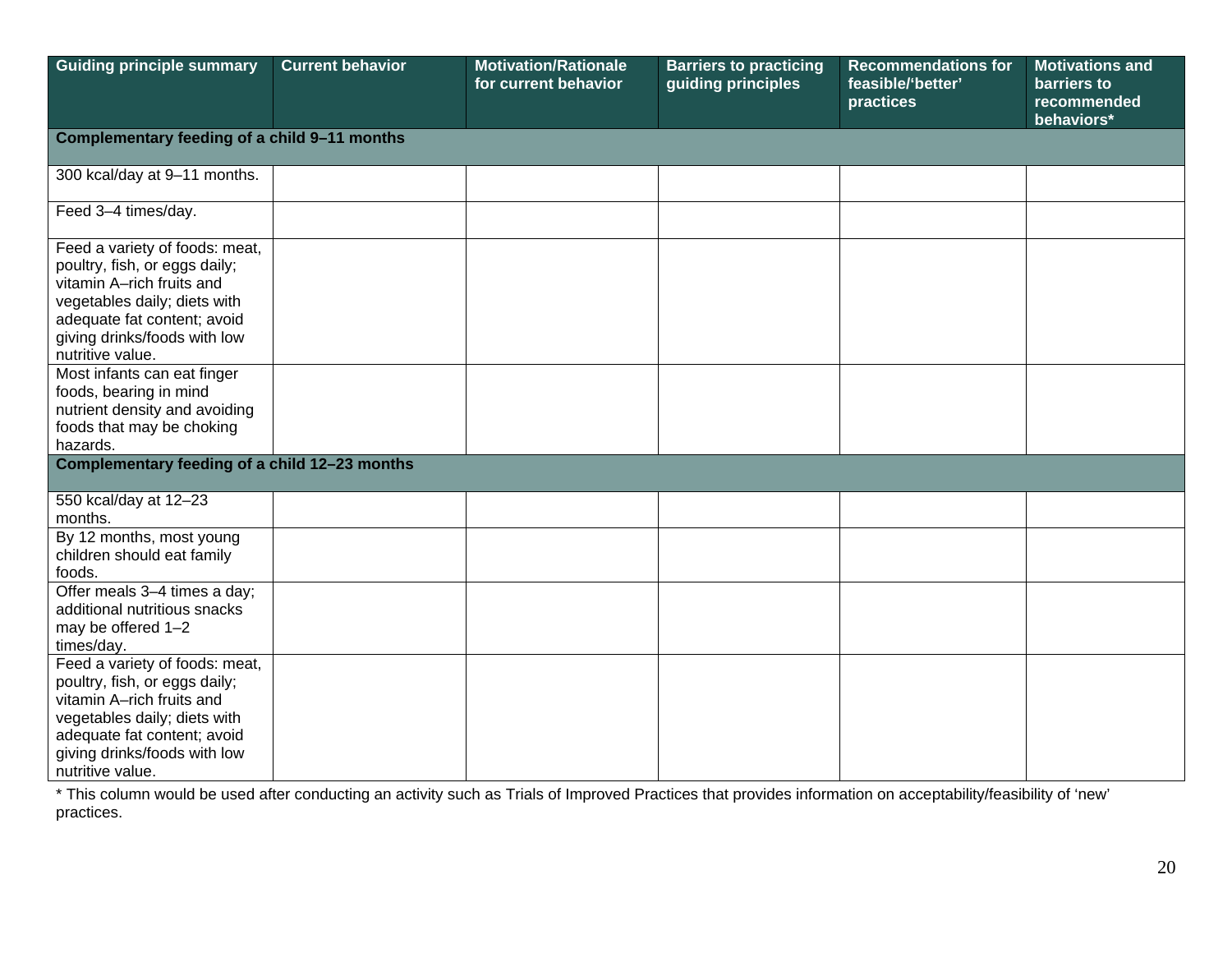| <b>Guiding principle summary</b>                                                                                              | <b>Current behavior</b> | <b>Motivation/Rationale</b><br>for current behavior | <b>Barriers to practicing</b><br>guiding principles | <b>Recommendations for</b><br>feasible/'better'<br>practices | <b>Motivations and</b><br>barriers to<br>recommended<br>behaviors* |
|-------------------------------------------------------------------------------------------------------------------------------|-------------------------|-----------------------------------------------------|-----------------------------------------------------|--------------------------------------------------------------|--------------------------------------------------------------------|
| Vitamin/mineral supplements or fortified products                                                                             |                         |                                                     |                                                     |                                                              |                                                                    |
| Use fortified complementary<br>foods or vitamin-mineral<br>supplements for the infant, as<br>needed.                          |                         |                                                     |                                                     |                                                              |                                                                    |
| <b>Feeding during illness</b>                                                                                                 |                         |                                                     |                                                     |                                                              |                                                                    |
| Increase fluid intake during<br>illness, including more<br>frequent breastfeeding, and<br>encourage the child to eat<br>more. |                         |                                                     |                                                     |                                                              |                                                                    |
| Encourage the child to eat<br>soft, varied, appetizing,<br>favorite foods.                                                    |                         |                                                     |                                                     |                                                              |                                                                    |
| After illness, give food more<br>often than usual or give a little<br>more food at each meal.                                 |                         |                                                     |                                                     |                                                              |                                                                    |
| Offer 'special' nutrient-dense<br>foods.                                                                                      |                         |                                                     |                                                     |                                                              |                                                                    |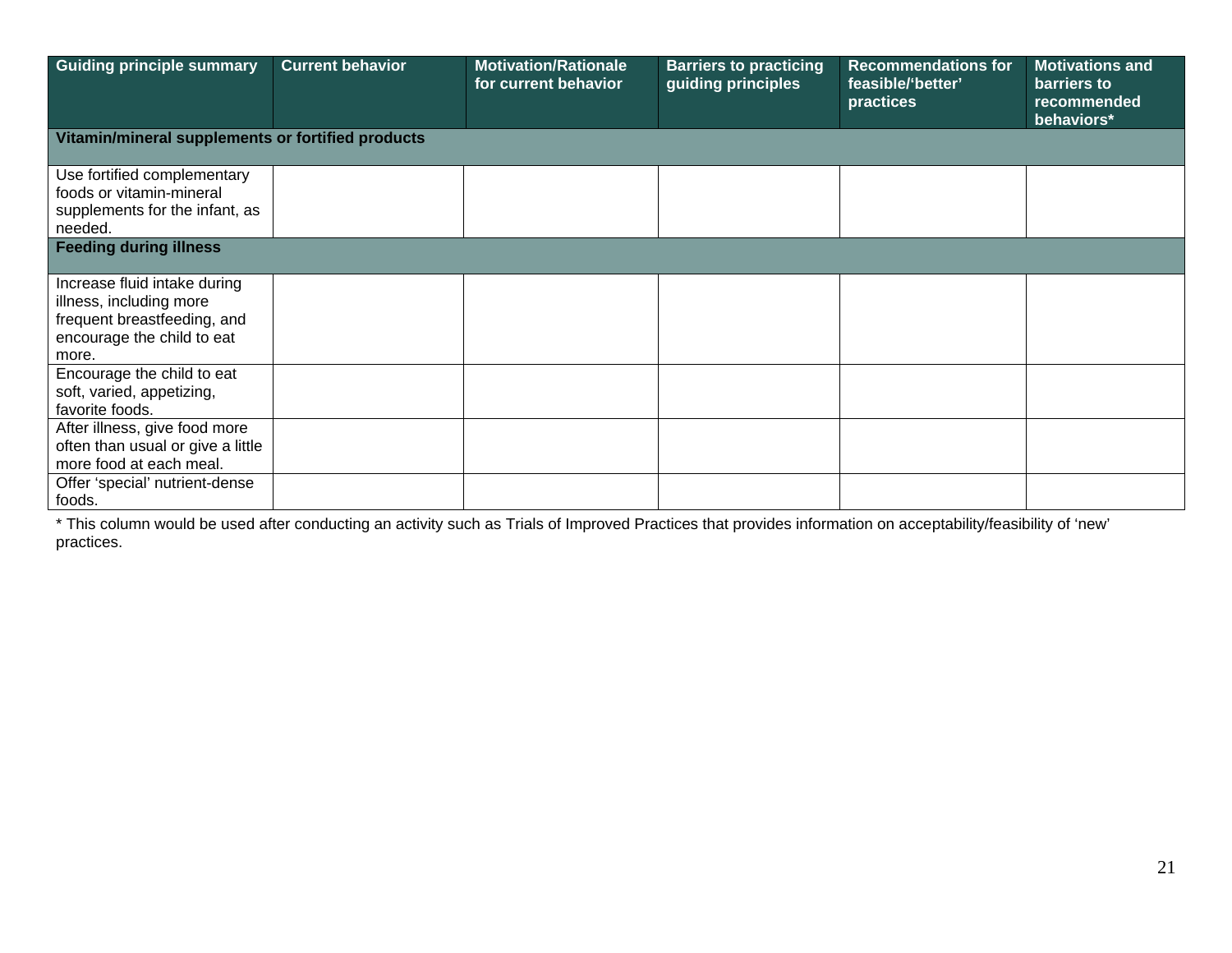| <b>Guiding principle summary</b>                                                               | <b>Current behavior</b> | <b>Motivation/Rationale</b><br>for current behavior | <b>Barriers to practicing</b><br>guiding principles | <b>Recommendations for</b><br>feasible/'better'<br>practices | <b>Motivations and</b><br>barriers to<br>recommended<br>behaviors* |
|------------------------------------------------------------------------------------------------|-------------------------|-----------------------------------------------------|-----------------------------------------------------|--------------------------------------------------------------|--------------------------------------------------------------------|
| Responsive feeding: Applying the principles of psychosocial care                               |                         |                                                     |                                                     |                                                              |                                                                    |
| Feed infants directly and<br>assist older children when<br>they feed themselves.               |                         |                                                     |                                                     |                                                              |                                                                    |
| Feed slowly and patiently.                                                                     |                         |                                                     |                                                     |                                                              |                                                                    |
| Experiment with different food<br>combinations, tastes, and<br>textures.                       |                         |                                                     |                                                     |                                                              |                                                                    |
| Talk to children during<br>feeding, with eye-to-eye<br>contact.                                |                         |                                                     |                                                     |                                                              |                                                                    |
| Safe preparation and storage of complementary foods                                            |                         |                                                     |                                                     |                                                              |                                                                    |
| Caregivers' and children's<br>hands should be washed<br>before food preparation and<br>eating. |                         |                                                     |                                                     |                                                              |                                                                    |
| Store foods safely and serve<br>immediately after preparation.                                 |                         |                                                     |                                                     |                                                              |                                                                    |
| Use clean utensils, cups, and<br>bowls.                                                        |                         |                                                     |                                                     |                                                              |                                                                    |
| Avoid using baby bottles.                                                                      |                         |                                                     |                                                     |                                                              |                                                                    |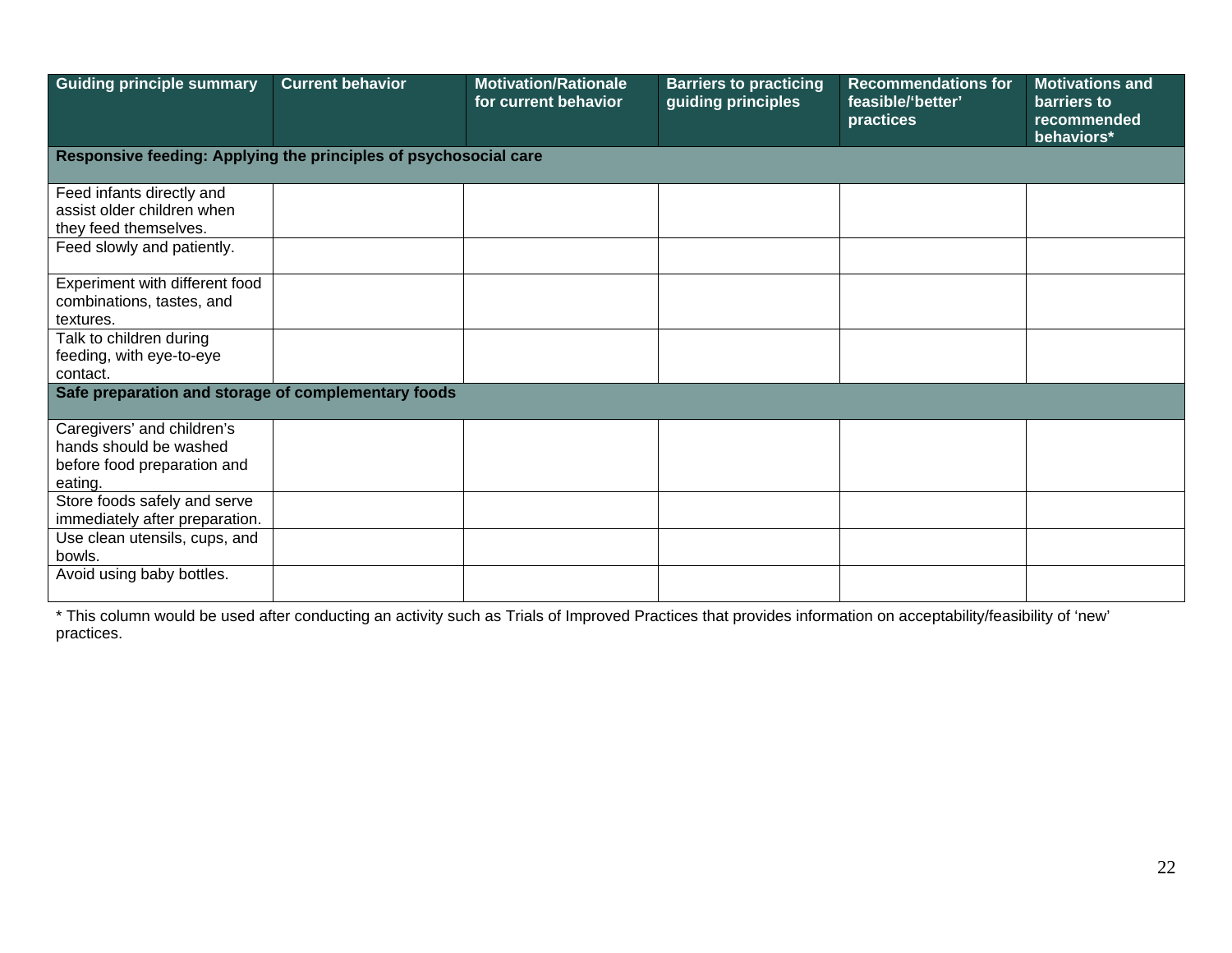## **Annex D. Sample formative research tools**

- 1. Focus group discussion guide
- 2. Section of an in-depth interview guide
- 3. Section of an observation guide
- 4. Trials of Improved Practices tool—counseling visit

### **1. Focus group discussion guide**

#### **Focus Group Discussion Guide: Mothers with children 6–11 months old**

1. Introduction:

Participants should introduce themselves and mention how many children they have and the age of their youngest.

*Note that they have in common a child younger than 1 year.* 

- 2. Perceived health/nutrition status of the children: Do participants believe that their children are healthy or not healthy—and why and how do they compare their child to others in the community.
- 3. Indicators of good health/nutrition: *Let me show you a few photographs of children. These are photographs of children from neighboring villages.* [Spread out photos.]
	- Can someone select a child who looks healthy and well nourished? [Pick up the selected photo.]
	- Do the rest of you agree, or do you think this child might be malnourished? Discuss the reasons why the children appear to be well or malnourished. Reach agreement among the group until all the photos are divided into two piles: one for healthy/wellnourished children and the other for malnourished children.
- 4. Perceptions of well-nourished/malnourished child's mother: *Let us now take a photograph of one of these children who all of you felt was a wellnourished child.*
	- What kind of mother/family does this child have?
	- What does the mother/family do to make sure the child is well nourished?
	- Even if the family is poor, what do they do?

Let us take a photograph of one of the children who all of you felt was poorly nourished.

- What kind of mother/family does this child have?
- What are the things that this mother/family does, or doesn't do, that might lead the child to become malnourished?
- Given what life is like in this village, can families here have well-nourished children and avoid the problems that result in children becoming malnourished?
- What about with very young children like your children who are not walking yet—are there special things that should be done to ensure that they are well nourished or to avoid them becoming malnourished?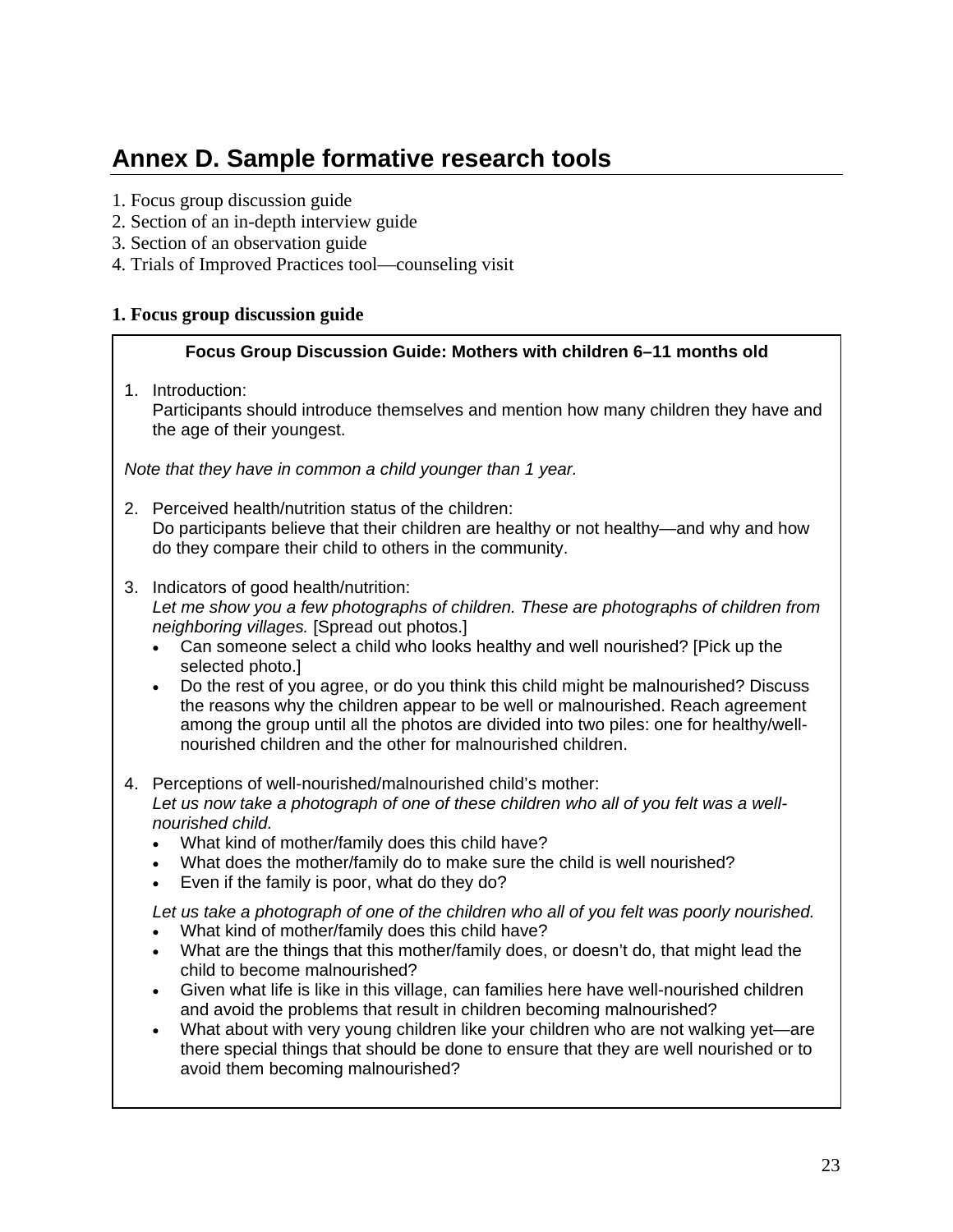5. Perceptions about specific child feeding practices:

*Now I would like to describe to you the way that some mothers in another village were feeding their children who were about 9 months old. Let's talk about what you think about these practices and your experiences.* [Put in common feeding practices for the area.]

- For example, all of the women were breastfeeding their babies frequently throughout the day and night.
- For example, some women were feeding their children rice porridge twice a day; others were giving food from the mother's plate every time she ate; others were not giving anything but breastmilk.

### 6. Perceptions about possible changes in the practices:

*If I told you that the best way to feed a 9-month-old child is to breastfeed the child, and in addition, to feed this small bowl* [show bowl] *full of food in the morning, mid-day, and in the evening—so feed three times a day, and each time, the food would be rice with, for example, in the morning, some fermented milk, at mid-day, the vegetables and a mashed piece of meat or beans from the family food, with the same in the evening.* 

- What are your opinions? About the quantity? About the foods?
- What else might you feed?
- 7. Advice-seeking:
	- If you were to seek advice from someone about how to take care of your children, who would you take advice from? Why?
	- If you had the choice to seek advice from your mother-in-law, your husband, the community worker, the nurse at the health center, the shopkeeper, who would you prefer to talk with? Why and why not the others?
- 8. Aspirations for child:

Let us imagine a situation where you are praying and suddenly your prayers are *answered and you can have your wish.* If you have two wishes, one for yourself and one for your child, what would they be?

*All of you have very young children. Soon they will grow up.* Do you think about that time? What would you like to see them become? Would you like to see them stay in this town?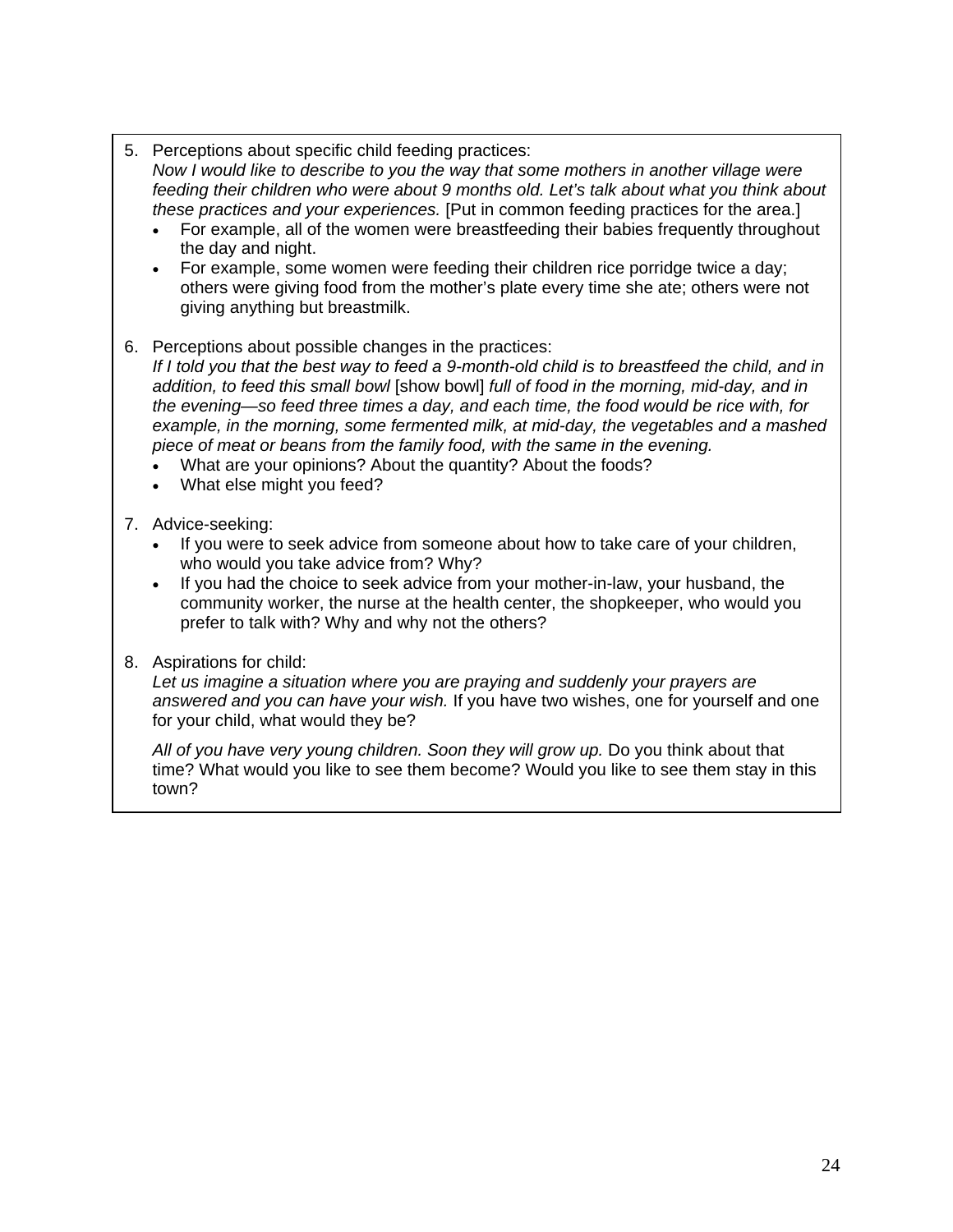### **2. Section of an in-depth interview guide**

### **COMPLEMENTARY FEEDING**

*Ideal practice 7. Begin complementary feeding at 6 months of age with semi-solid foods.*

16. Have you given any food to your baby?

- What was the first thing you gave your baby to eat?
- Why did you decide to start with this particular food?
- How old was your baby when you gave her/him this particular food for the first time?
- Who gave you advice on this? SKIP TO Q#17 IF ANSWER IS 6 MONTHS.
- (ASK IF CHILD WAS FED BEFORE 6 MONTHS) If you knew that "to exclusively breastfeed for six months" would make "the child get sick less often and grow up more," and that "to give other liquids and solid food before 6 months" would make "the child get diarrhea and cough more often and s/he would remain small and thin," would you be willing to change your practice?
- Is there something that would make you carry out this change?
- How could this change be easier for you?
- (ASK IF CHILD WAS FED AFTER 6 MONTHS) If you knew that "to exclusively breastfeed for six months and to initiate semi-solid foods at that age" would make "the child grow up more," and that "to give other liquids and semi-solids until the child is older than 6 months" would make "the child remain small and thin," would you be willing to change your practice if you had another child?
- Is there something that would make you carry out this change?
- How could this change be easier for you?

### *Ideal practice 8. Feed the child the amount necessary to meet her/his recommended daily energy requirements.*

- 17. If it were necessary to increase the amount of food that you give your child, would you be able to do this?
	- Why? Why not?

### *Ideal practice 9. Feed the child with high energy and nutrient density foods.*

18. Do you prefer to feed your child more liquid or more solid (thicker) foods?

- When should thicker, more solid foods be given to a child?
- What would you say to a friend who is thinking of giving thicker, more solid foods to her 6-month-old baby?

### *Ideal practice 10. Feed the child with the recommended daily frequency.*

19. How many times a day do you feed your child? (ASK ABOUT MAIN MEALS AND SNACKS)

 If a health professional asked you to increase the number of times you feed your child each day, would you be able to do this? Why? Why not?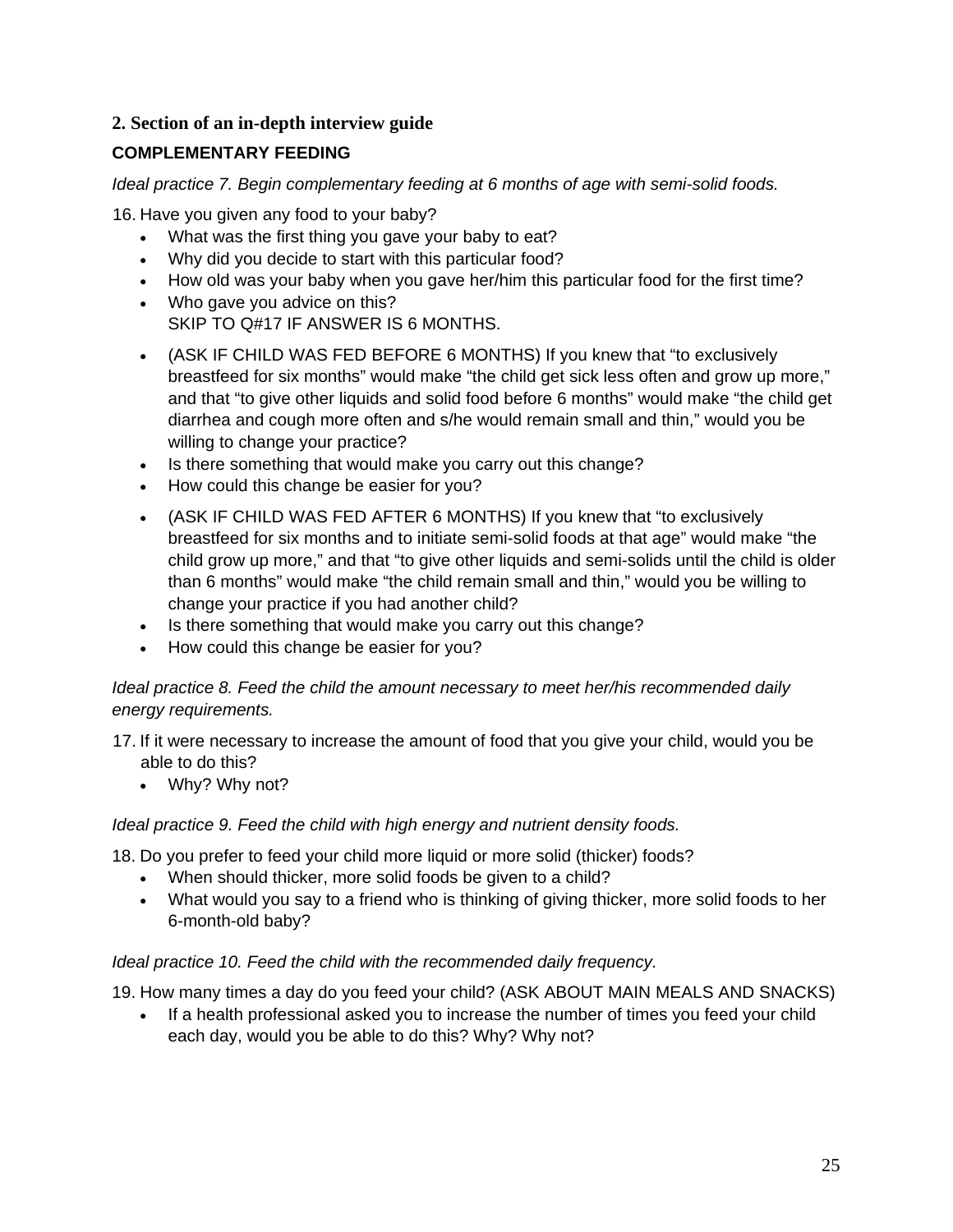### *Ideal practice 11. Feed the child meat, fish, or poultry daily.*

20. How many times a day do you feed your child meat, fish, or poultry?

• IF LESS THAN ONE PER DAY: What conditions would have to be present for you to increase the number of times a day you serve these foods to your child?

### *Ideal practice 12. Support and motivate the child to eat.*

- 21. If your child stops eating, and you think she is still hungry or did not eat enough, what do you do?
	- How do you motivate her/him to eat?
	- What could you do so that the child has someone to help her/him at every meal?

*Ideal practice 13. If child is sick, continue or increase frequency of breastfeeding. Continue feeding regular foods or switch to soft foods. Provide special foods or more food for several days once child feels better.* 

22. If your child is ill, how do you feed your child differently? How do you feed the child?

- How do you try to get her/him to eat?
- What special foods do you feed your child when she/he is ill?
- Once your child feels better, how do you feed your child? How is her/his appetite?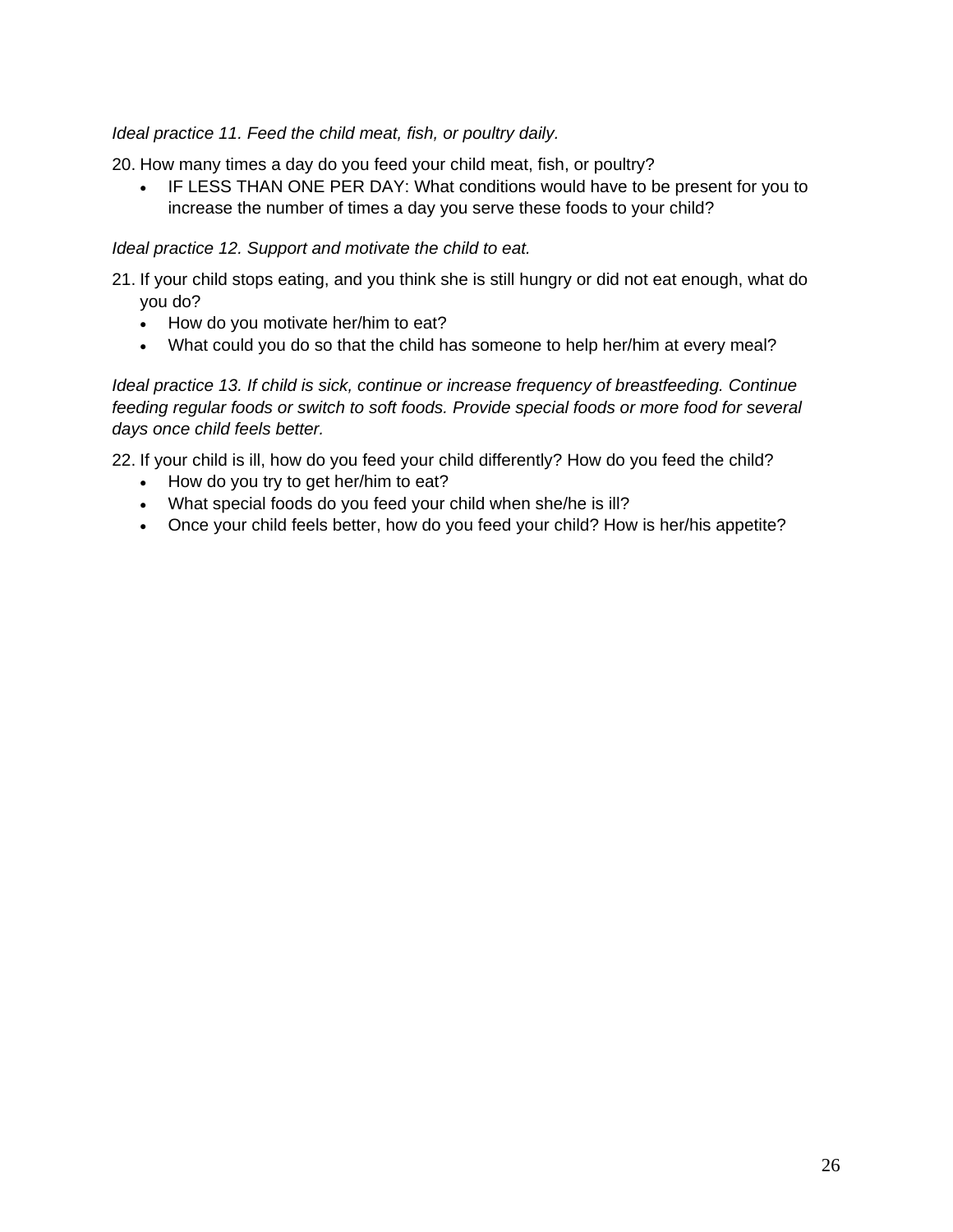### **3. Section of an observation guide**

#### **REGISTRATION FORM FOR THE** *HOUSEHOLD OBSERVATION*

It is possible that not all the key points to be observed regarding breastfeeding and complementary feeding will be observed in a single mother-child pair or in a single home. However, whenever it is possible to observe the feeding of a child less than 2 years of age, refer to the key points below and record as much as possible.

| Date of observation: | District: |
|----------------------|-----------|
| Name of observer:    | Village:  |

| Household number: | Child code:   |
|-------------------|---------------|
| Name of           | Name and      |
| mother/caregiver: | sex of child: |

| <b>TOPIC</b>                                                                                                                                                                                                                                 | <b>OBSERVATION</b> |
|----------------------------------------------------------------------------------------------------------------------------------------------------------------------------------------------------------------------------------------------|--------------------|
| <b>Breastfeeding</b>                                                                                                                                                                                                                         |                    |
| Mother-child interaction:<br>1 <sub>1</sub><br>Mother pays attention to the child?<br>$\bullet$<br>Breastfed to satiety?<br>Difficulties?<br>Both breasts?<br>Was the child breastfed before or after the child was fed solid<br>2.<br>food? |                    |
| <b>Complementary feeding</b>                                                                                                                                                                                                                 |                    |
| During the meal time                                                                                                                                                                                                                         |                    |
| 1. When serving the food:<br>Wash the child's hands? () Yes () No<br>Serve the child first? () Yes () No<br>Anyone help her serve the food? () Yes () No<br>Child eats () by her/himself () with other family members:                       |                    |
| 2.<br>Own plate?<br>Uses a spoon, bottle, or other utensil?                                                                                                                                                                                  |                    |
| Who feeds the child?<br>3.<br>Support from family?                                                                                                                                                                                           |                    |
| Location of the child in relation to caregiver.<br>4.                                                                                                                                                                                        |                    |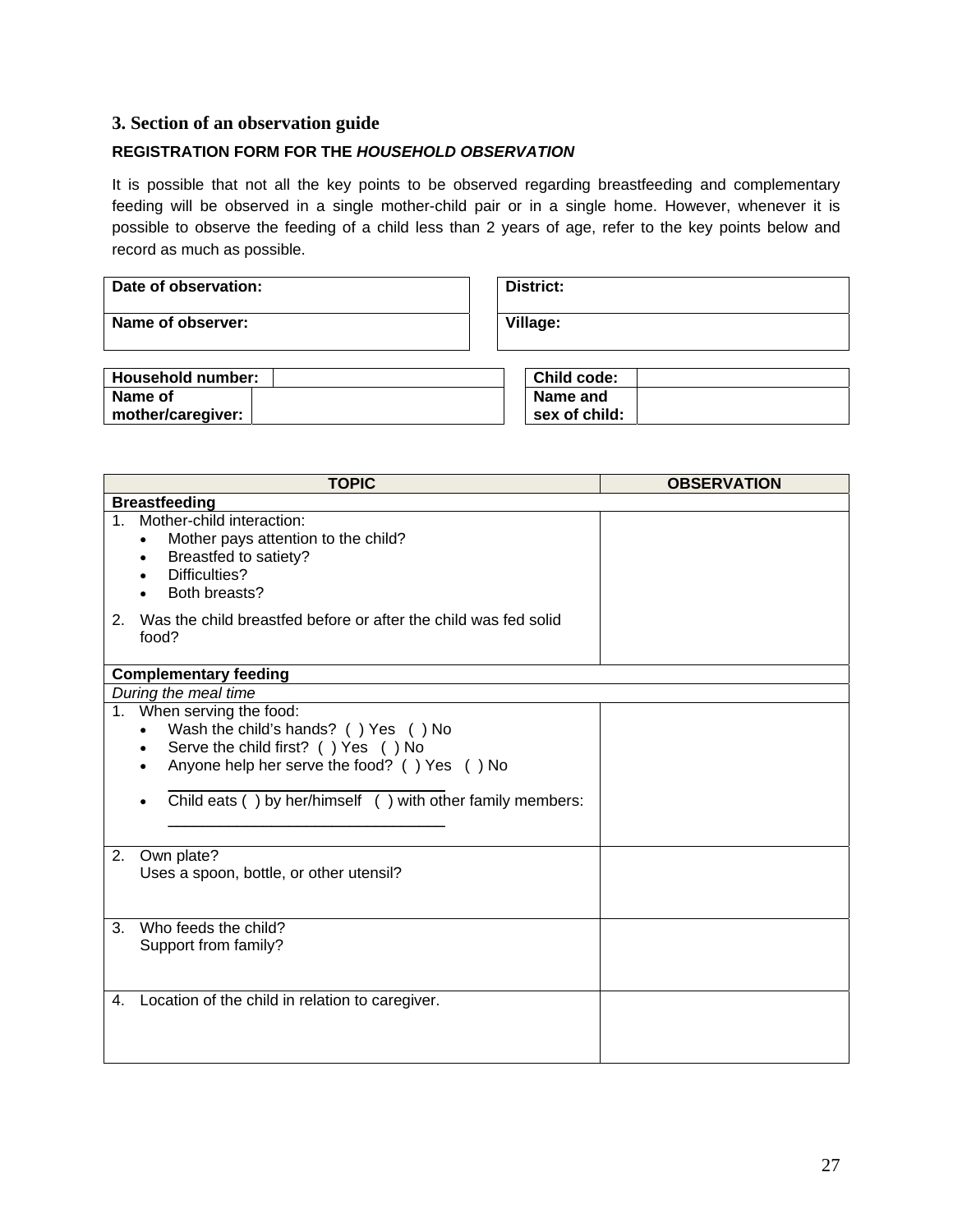| <b>TOPIC</b>                                                                                                           | <b>OBSERVATION</b> |
|------------------------------------------------------------------------------------------------------------------------|--------------------|
| Foods, preparations, and drinks served to the child.<br>5.                                                             |                    |
| Any food, preparation, or drink served to the child and not to the<br>6.                                               |                    |
| rest of the family?                                                                                                    |                    |
| 7. Child served only a portion of a food, preparation, or drink that is<br>served to the rest of the family?           |                    |
| Any food, preparation, or drink served to the rest of the family but<br>8.<br>not to the child?                        |                    |
| Caregiver-child interaction                                                                                            |                    |
| 9. Caregiver verbally encourages the child to eat?                                                                     |                    |
| 10. Caregiver encourages the child while she/he is eating well?                                                        |                    |
| 11. Caregiver ever motivates the child to eat more with gestures,<br>games, or by demonstrating to her/him how to eat? |                    |
| 12. Caregiver ever physically forces the child to eat?                                                                 |                    |
| 13. Caregiver ever serves more food to the child?                                                                      |                    |
| 14. Child eats all the food that is served?<br>What does caregiver do with leftovers?                                  |                    |
| 15. Caregiver pays attention to the child? Did the caregiver stay with<br>child throughout the meal?                   |                    |
| 16. General observations about hygiene in the home.                                                                    |                    |
| 17. Other aspects related to the feeding.                                                                              |                    |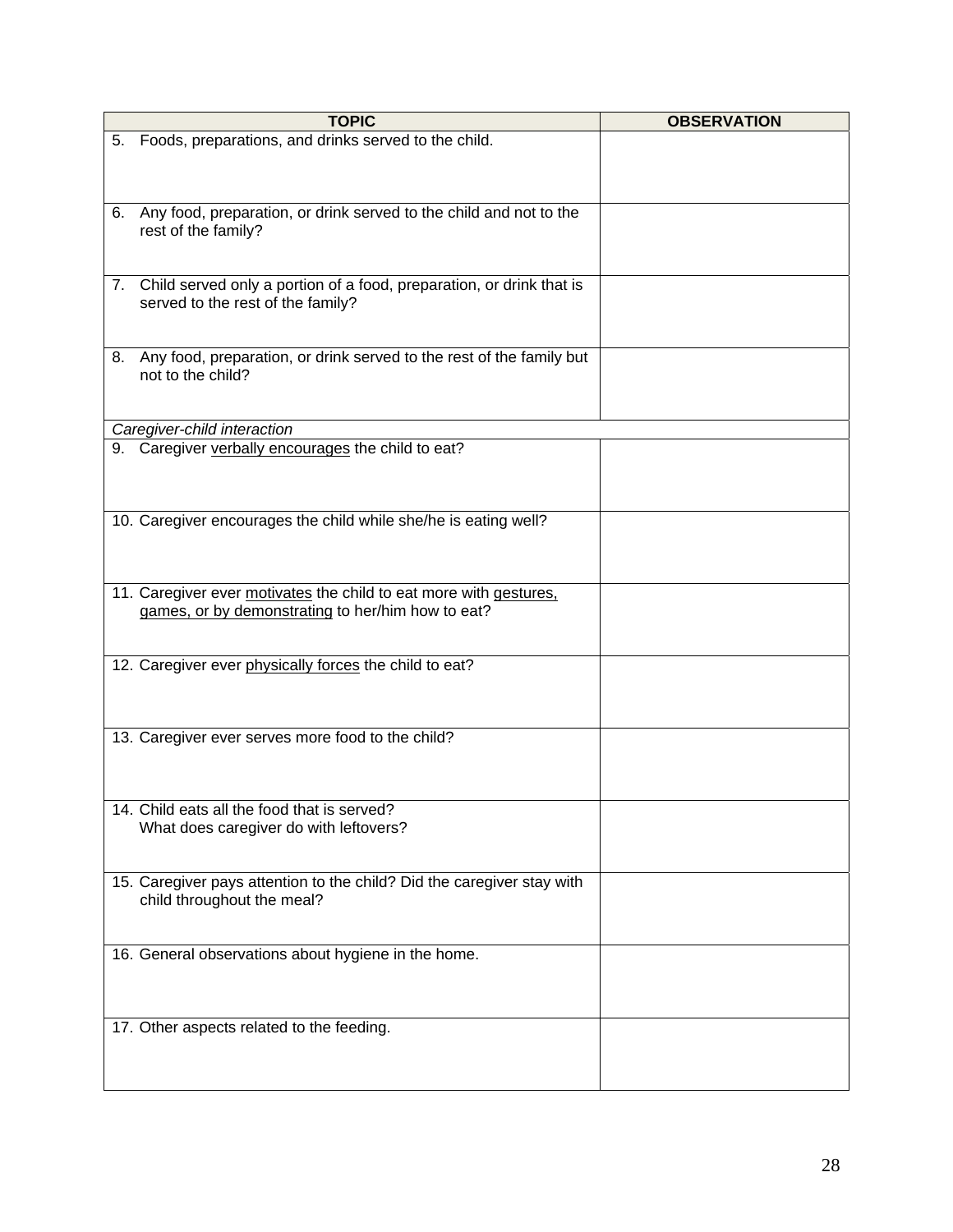### **4. Trials of Improved Practices tool—counseling visit**

### **TRIALS OF IMPROVED PRACTICES COUNSELING VISIT**

| Date of observation/interview: | <b>Province:</b>   |  |
|--------------------------------|--------------------|--|
| Name of                        | District:          |  |
| observer:                      | Village:           |  |
|                                |                    |  |
| Household number:              | <b>Child code:</b> |  |

| <b>NUUSCHUIU HUIHDEL.</b> | UTITU GUUT.           |  |
|---------------------------|-----------------------|--|
| Name of                   | Name and              |  |
| mother/caregiver:         | sex of child:         |  |
|                           |                       |  |
| <b>Child is sick:</b>     | Child is underweight: |  |
| П<br><b>YES</b>           | <b>YES</b>            |  |

**NO** 

#### **IDENTIFICATION OF FEEDING PROBLEMS**

**NO** 

1. Analyze the dietary information you collected during your interview/observations and identify any feeding problems based on the assessment and counseling guide, according to the child's age and health status. When analyzing the child's diet, take into account the following criteria:

| <b>BREASTFEEDING PRACTICES</b>                        |  |
|-------------------------------------------------------|--|
| Question guides for summary of information            |  |
| Is the mother currently breastfeeding?                |  |
| When does the mother normally breastfeed the child?   |  |
| How many times during the night?                      |  |
| How many times during the day?                        |  |
| Does the mother breastfeed to satiety?                |  |
| Does the mother pay attention to the child during     |  |
| breastfeeding?                                        |  |
| Was there any other liquid given to the child aside   |  |
| from breastmilk?                                      |  |
| Is breastfeeding a problem when the child is sick?    |  |
| Does the baby take less breastmilk when sick?         |  |
| If less, why?                                         |  |
| <b>FEEDING PRACTICES</b>                              |  |
| Question guides for summary of information            |  |
| Is the child fed foods other than breastmilk?         |  |
| How many meals was the child fed?                     |  |
| Was the food (e.g., borbor) thick or watery?          |  |
| Did the child finish all the food given?              |  |
| How much was eaten by the child? (e.g., 1/2 bowl)     |  |
| Did the mother give any snacks?                       |  |
| Did the diet include any meat, fish, egg, or poultry? |  |
| Was a vegetable given to the child?                   |  |
| Did the mother motivate the child to eat?             |  |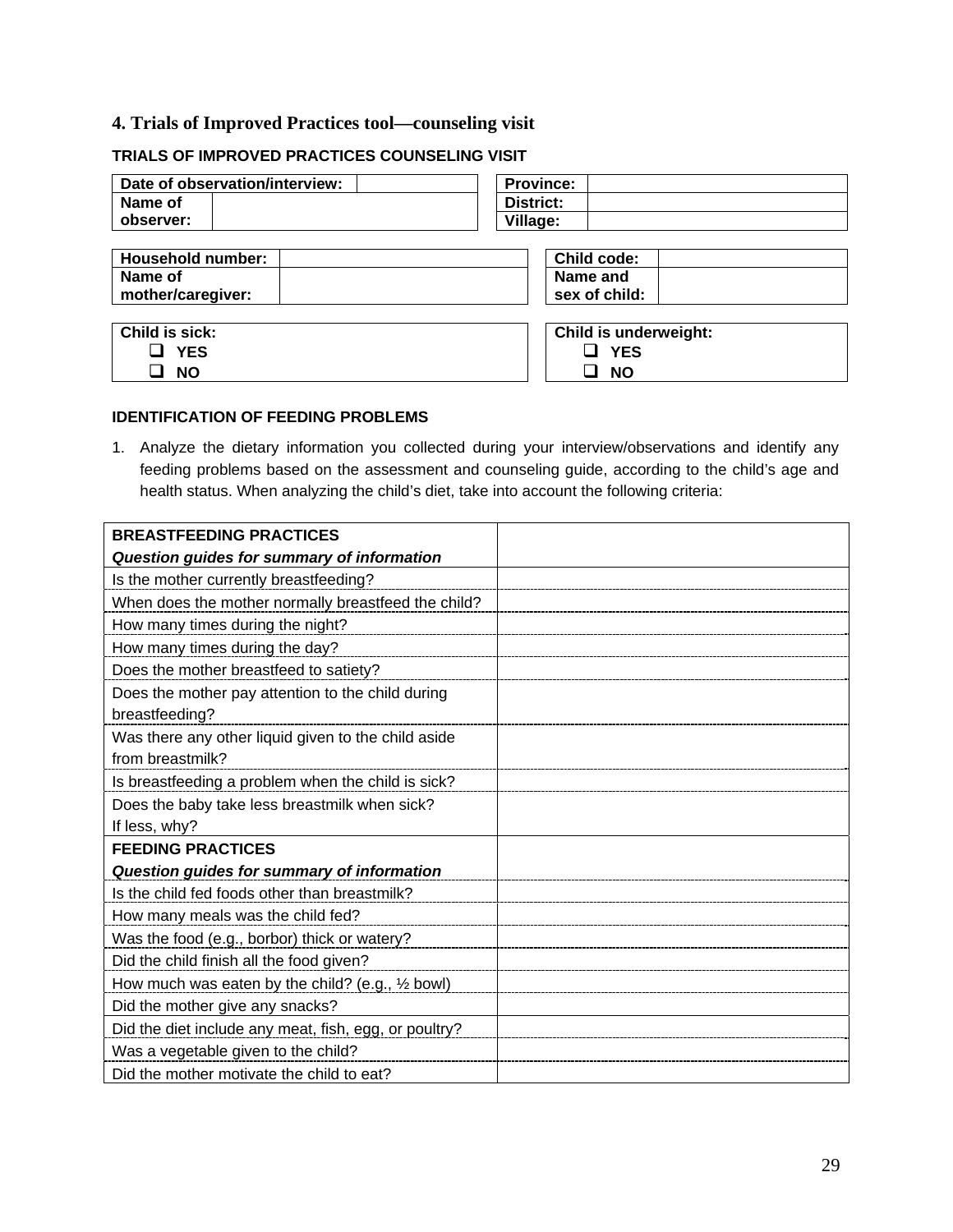2. Fill out the following table with the corresponding information once you have analyzed the child's diet, using the assessment and counseling guide.

| <b>Problems identified</b> | <b>Recommendations</b> | <b>Motivations</b> |
|----------------------------|------------------------|--------------------|
|                            |                        |                    |
|                            |                        |                    |
|                            |                        |                    |
|                            |                        |                    |
|                            |                        |                    |
|                            |                        |                    |
|                            |                        |                    |
|                            |                        |                    |
|                            |                        |                    |
|                            |                        |                    |
|                            |                        |                    |
|                            |                        |                    |
|                            |                        |                    |
|                            |                        |                    |
|                            |                        |                    |
|                            |                        |                    |
|                            |                        |                    |
|                            |                        |                    |
|                            |                        |                    |
|                            |                        |                    |
|                            |                        |                    |
|                            |                        |                    |
|                            |                        |                    |
|                            |                        |                    |
|                            |                        |                    |
|                            |                        |                    |
|                            |                        |                    |
|                            |                        |                    |
|                            |                        |                    |
|                            |                        |                    |
|                            |                        |                    |
|                            |                        |                    |
|                            |                        |                    |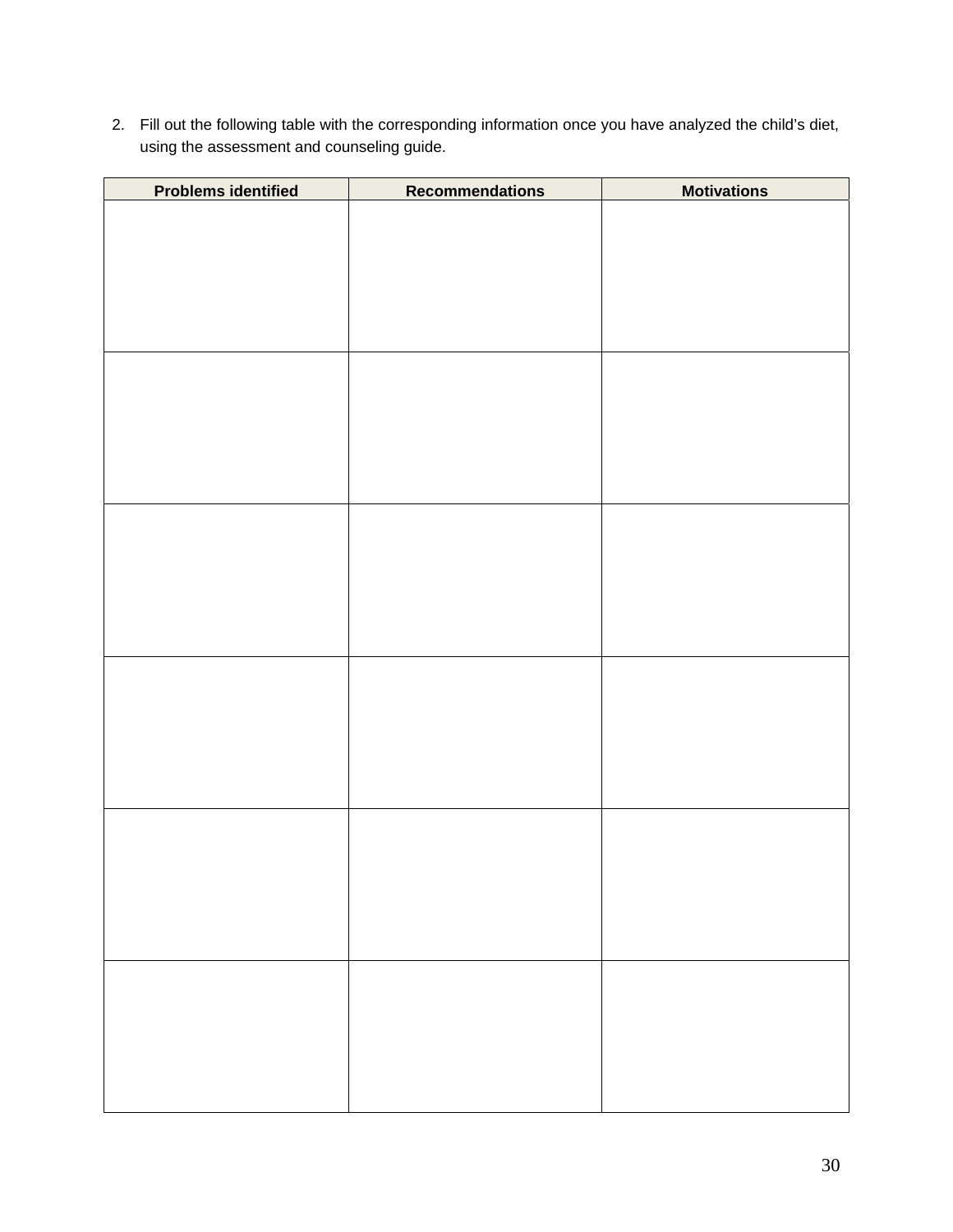#### **DISCUSSION OF DIETARY ASSESSMENT**

- 1. Explain your assessment of the child's diet to the mother. Remember to praise her for any positive practices. For example: "Your child has/has not been receiving breastmilk. In addition, your child is getting \_\_\_. [note frequency, quantity, and thickness for mother]. Your child takes this from a bottle/cup/by hand/[other]. As you have told me, your child seems to be healthy/ill in the past/frequently/today."
- 2. Add any other important information the mother has mentioned. Ask if she agrees with your summary.
- 3. Ask the mother if she would be willing to try something new to improve the diet for the child's health and strength.
- 4. Ask if she has any ideas—make general suggestions and try to get her to come up with some possible improvements.
- 5. Discuss the appropriate recommendations for the child's age and current feeding patterns, based on the assessment and counseling guide.
- 6. On the following forms, record as much detail as possible about the mother's responses to the recommendations. How does she react? Why is she willing or unwilling to try?
- 7. Negotiate with the mother so that she chooses one new practice she would be willing to try for a few days. Explain that you will be coming back to get her opinion on the new practice.

#### **RECOMMENDATION**

| Recommendation #                                                                                 |
|--------------------------------------------------------------------------------------------------|
| Specific food options suggested:                                                                 |
|                                                                                                  |
|                                                                                                  |
|                                                                                                  |
|                                                                                                  |
| Mother's initial response:                                                                       |
|                                                                                                  |
|                                                                                                  |
|                                                                                                  |
|                                                                                                  |
| Willing to try? Why or why not?                                                                  |
|                                                                                                  |
|                                                                                                  |
|                                                                                                  |
|                                                                                                  |
| Any other circumstances under which she would try the recommendations? When? What modifications? |
|                                                                                                  |
|                                                                                                  |
|                                                                                                  |
|                                                                                                  |

[Insert additional sheets for as many recommendations as are planned for this counseling session.]